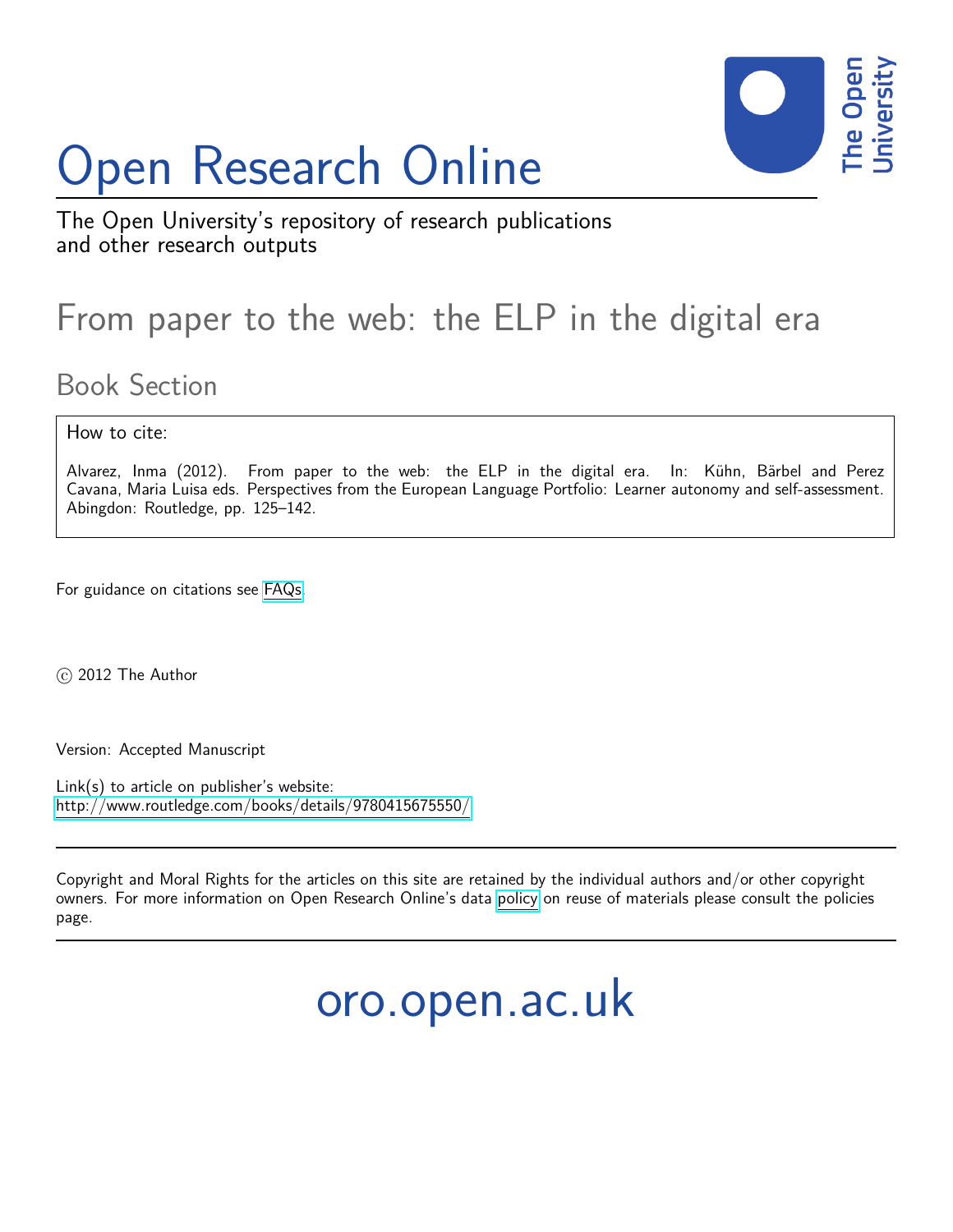Chapter 7 for the book *The Impact of the European Language Portfolio on Education: An Innovative Shift in Pedagogical Theory and Practice*

### **From paper to the web: the ELP in the digital era Inma Álvarez**

#### **ABSTRACT**

The Council of Europe's European Language Portfolio (ELP) was originally designed as a structured compilation of forms and self-assessment grids language learners in Europe could use to document their linguistic and cultural experiences and to reflect on them. It was a paper-based portfolio and continues to be replicated as such. Despite quick changes in the portfolio landscape in recent years, nowadays only a few electronic versions of the ELP have been created. This chapter reflects on the main characteristics and issues around the original conception of the ELP and suggests that the full potential of this portfolio has yet to be realised in a digital environment. Based on the experience gained from the development of an electronic ELP for adults at the Open University in the United Kingdom, it is argued that the ELP as a learning guide, self-reflection instrument and self-assessment tool can be significantly enhanced and made more relevant and accessible to new generations of learners with the help of technology.

#### **INTRODUCTION**

Theories and empirical studies on the potential of portfolios at all levels of education suggest that the ELP is indeed a great creation for the field of languages. It is, however, down to language educators and researchers to work on this model, make it relevant to new and diverse learning contexts, and promote and disseminate their experiences using it. After more than a decade since the birth of the ELP there is not much research outcome on whether the ELP is adequate for a variety of target groups, on whether it is applicable to diverse contexts, on how culturally transferrable different models are, and on what challenges educators face during the creation process of new models. There is also very little evidence about the extent to which the two basic functions of the ELP, namely the pedagogic function, and the documentation and reporting function, have been successfully applied by users of different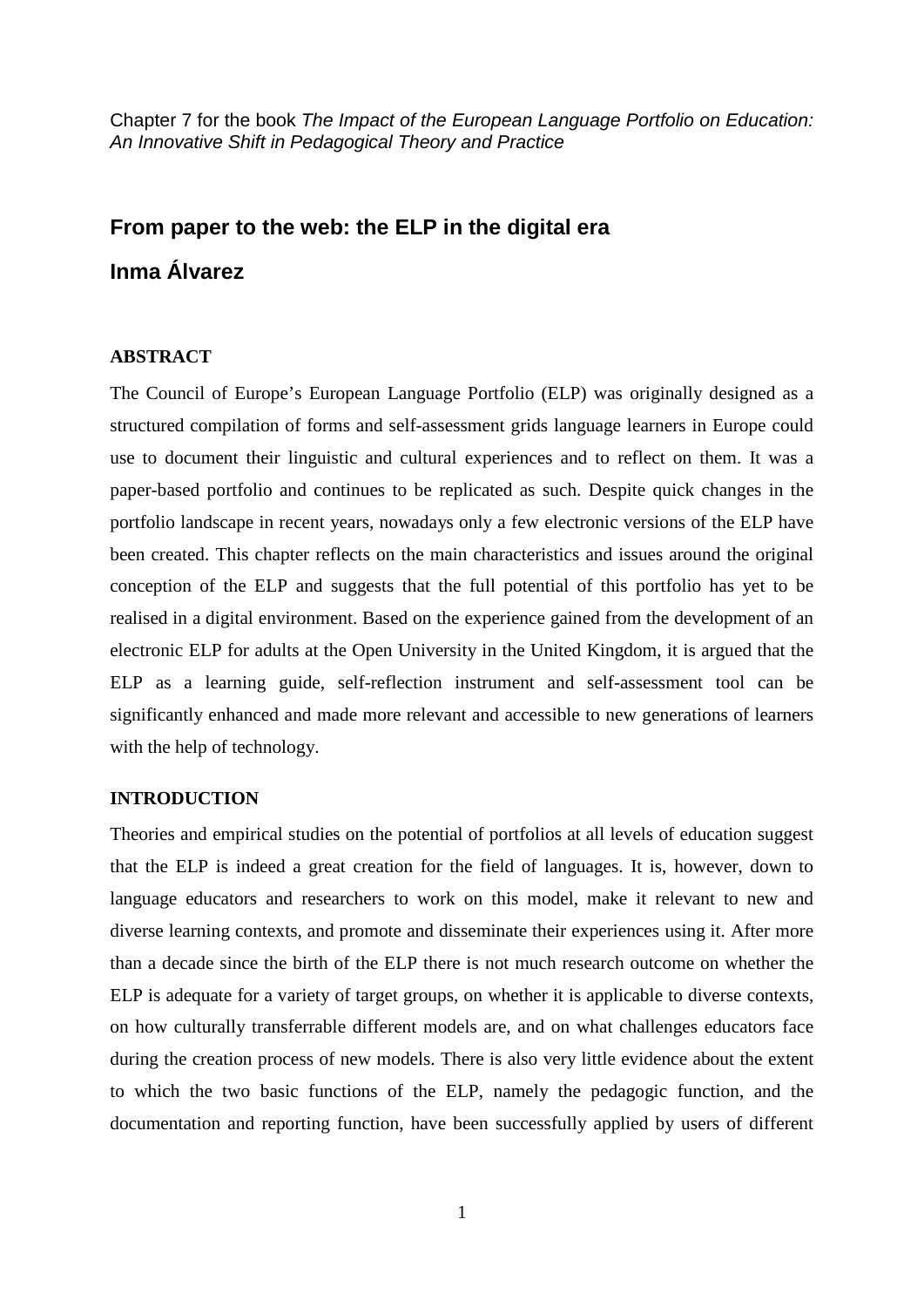models. This lack of research publications on the ways in which the ELP has been developed and used is even more intriguing when compared with the ample academic work available in the area of educational portfolios.<sup>[1](#page-2-0)</sup>

This chapter offers a discussion of the main issues around the current format and models of the European Language Portfolio (ELP), focusing in particular on how they could be transformed in the digital era, specifically for adult learners. There have been many pointers in the general literature to the advantages of transferring our traditional paper-based portfolios to digital ones. This chapter aims at finding those pointers and rising awareness of where the future of the ELP lies. It is divided in four sections.

The first section provides some background information about the design and developments of the ELP as well as proposing a description of its main characteristics based on current portfolio typologies. The ELP is revealed as a personal language history in progress. This portfolio conceptualization of the ELP exposes its complex nature and its great potential for language education.

In the second section, a number of issues around the original conception, current use and promotion of the ELP are highlighted, followed by a suggestion of the ways in which those issues could be overcome with the aid of technology. It also exposes the solutions that need to be found for a coherent electronic design. The issues emphasised have to do with the limitations of a print-based model versus an electronic model, and the development of learner autonomy.

The third section reports on a pilot project which explored issues around the creation and use of an electronic ELP developed for adult distance learners at The Open University (OU) in the United Kingdom. The main focus of this project was to test the efficiency of such a tool for independent learners. The study assesses format appropriateness and analysis of current language learners' needs and interests, the suitability of the ELP template's structures and

-

<span id="page-2-0"></span><sup>&</sup>lt;sup>1</sup> Interestingly a similar concern about lack of information was raised in relation to the Common European Framework of Reference for Languages; so a survey was conducted in 2005 to 'get a general overview of the extent to which the CEFR is known and used and on the experiences gained in using it' (p. 2) see [\(Europe, 2005,](#page-21-0)  [p. 2\)](#page-21-0)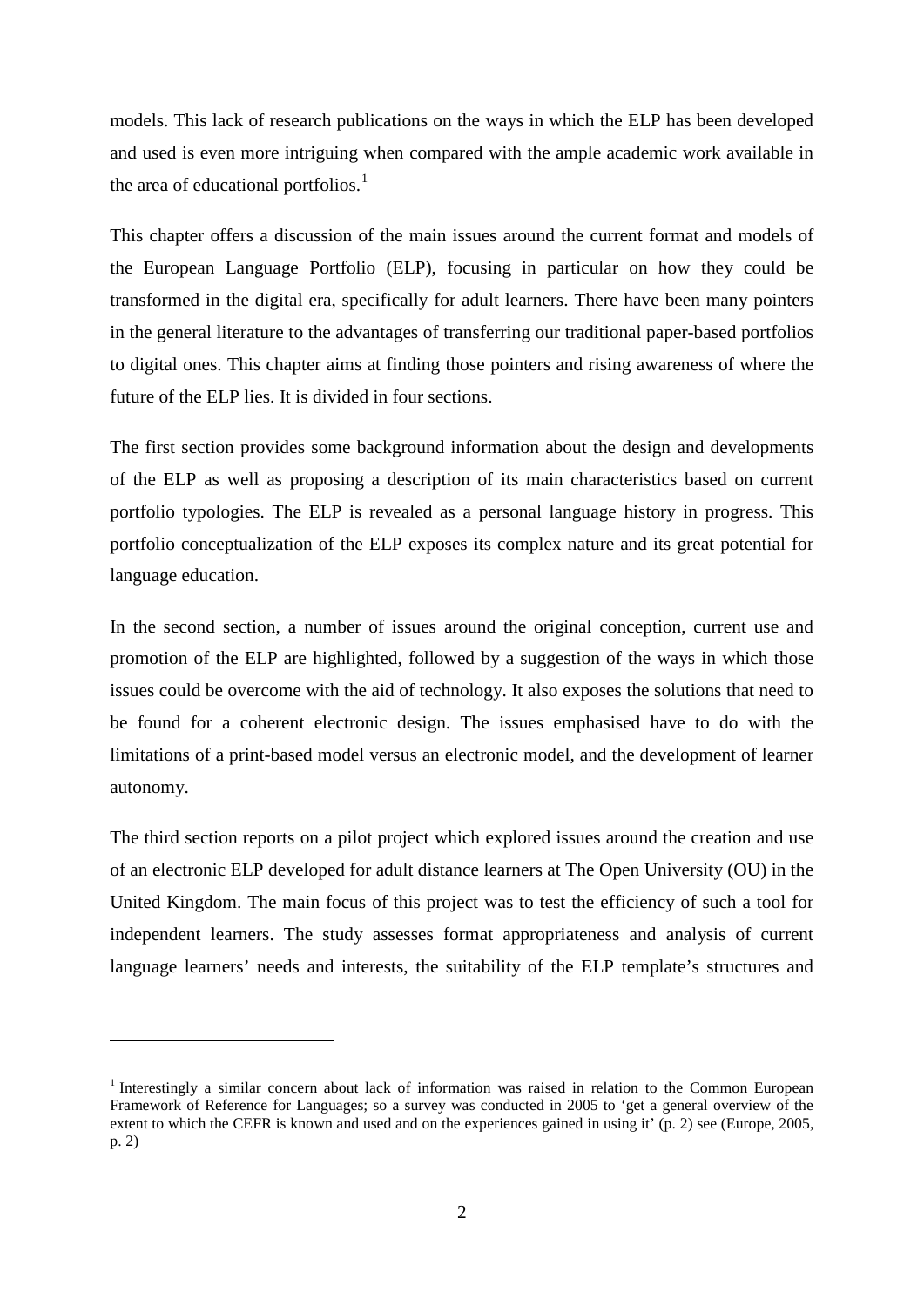navigation in a digital environment, as well as the technical challenges of recreating it in a different format.

Finally, in the last section, conclusions based on theoretical reflection and practical experience suggest that the potential of the ELP as a learning guide, self-reflection instrument and self-assessment tool can be significantly enhanced using a virtual environment instead of a paper format. But difficulties for developers and users of e-portfolios are also acknowledged. A number of recommendations are put forward on how the ELP could be enhanced and expanded taking advantage of current technology. In particular, it is suggested that immediate efforts go towards an ELP repository and the production of inclusive portfolio tools accessible and open to all kinds of learners.

#### **BACKGROUND**

The principles of educational portfolios have been linked to some of the most influential theories of the 20th century, in particular to John Dewey's ideas on the importance of reflection in education [\(Cummins & Davesne, 2009;](#page-21-1) [Moore, 1994\)](#page-22-0), Jean Piaget's process of development and Paulo Freire's critical thinking philosophy [\(Moore, 1994\)](#page-22-0). The focus of portfolios is on learners, on their responsibilities for their own learning and the liberating potential of portfolio work for assessment purposes. Judith Brown [\(2002\)](#page-20-0) has suggested a more ancient inspiration for portfolios in Plato's maxim 'Know thyself' on the importance of self-knowledge as a lifelong activity. Her literature review on experiential portfolios indicates that these have been used in adult education since the 1970s [\(Brown, 2002\)](#page-20-0).

More specifically, the theory on portfolios for educational purposes has described them as tools that offer learners an opportunity to gather, evaluate, select, inquire and reflect on the work they have done and share it with others as proof of effort and achievement for assessment and employment purposes. Johnson et al. have indicated three main benefits of a reflective inquiry in portfolio work: '*self-esteem*, resulting from recording and reflecting on achievements and successes, as well as *professional renewal* through the process of mapping new goals and planning for future growth. […and] an *ongoing dialogue* between candidates and instructors' [\(2006, p. 55\)](#page-21-2). Conclusions from different studies have pointed out additional specific benefits for students using portfolios, such as their potential to focus people's thinking [\(Wade & Yarbrough, 1996\)](#page-22-1), to document progress over time [\(Challis, 2005\)](#page-21-3), to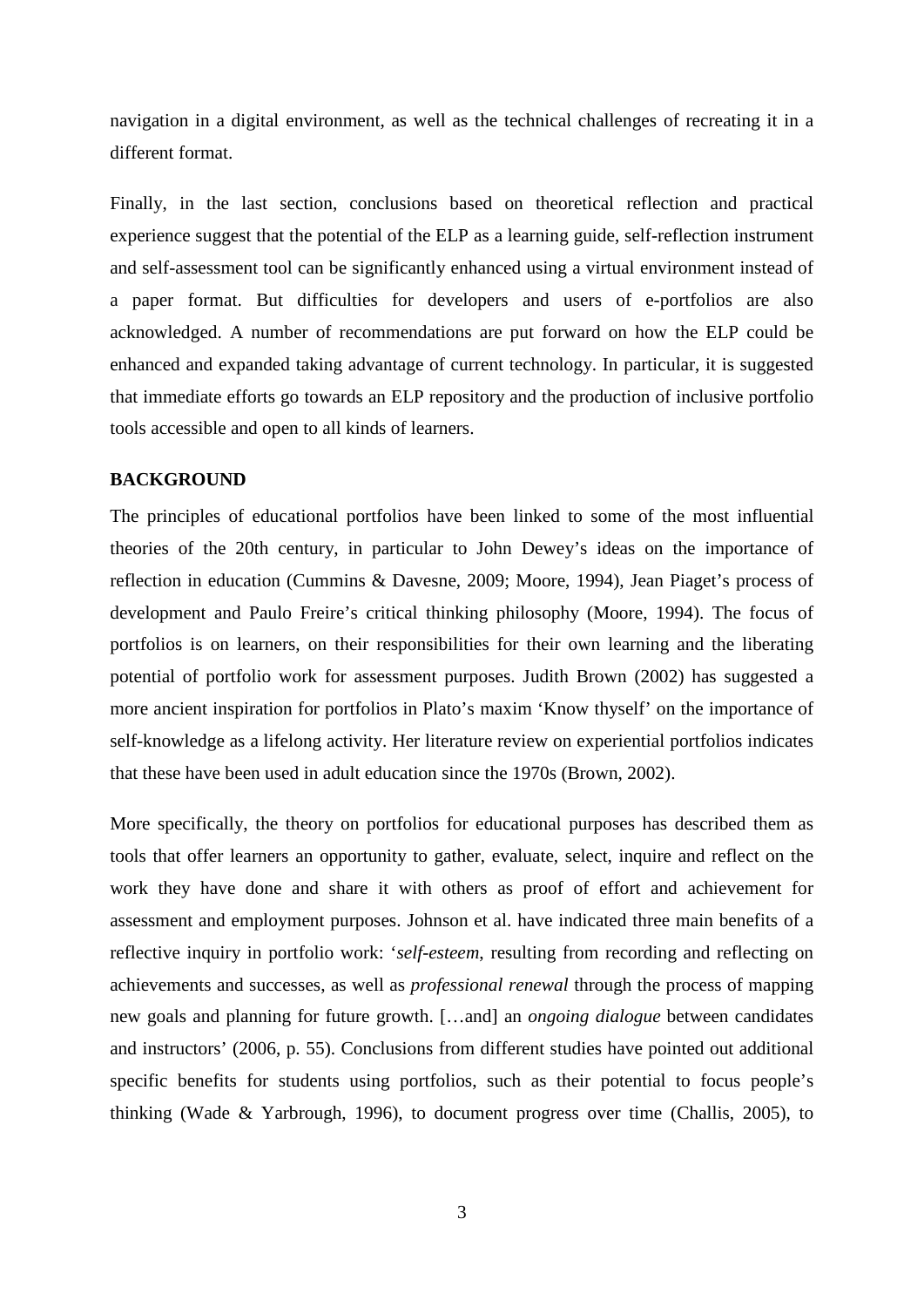increase users 'self-knowledge, communication, organizational and reflective abilities,' and even to transform learner's perspectives [\(Brown, 2002, p. 231\)](#page-20-0). In addition, research on eportfolios has argued that they are not only valuable for developing learners' technology and web publishing skills but also for 'their ability to advance students' knowledge of how to apply those skills effectively in academic and professional contexts' [\(Lane, 2007, p. 15\)](#page-21-4). Portfolios in electronic form have potentially many other benefits such as making progress and attainment more obvious, motivating and engaging learners, increasing self-esteem, and encouraging creativity [\(Becta, 2007\)](#page-20-1).

In contrast, the concept of a portfolio tool only entered noticeably the field of language education in the 1990s and in connection with the concept of independent language learning and assessment. As we will now see, the theory and practice of educational portfolios had clearly a huge influence on the decision to create the European Language Portfolio (ELP), a portfolio with a focus on language learners in Europe.

#### **The ELP: design and developments**

-

The ELP was originally designed as a paper-based collection of personal documents. An innovative characteristic of the ELP was to go beyond a collection of pieces of work demonstrating language learner's abilities. It gave language learners an officially recognised way for self-reflection on and recording of not only formal but also informal experiences and achievements, as well as for planning future linguistic and cultural learning aims. Vilko Kohonen highlighted another important aspect of the ELP: its potential to increase the visibility of learning outcomes otherwise hidden, 'of which the participants have a peripheral awareness' such as learner autonomy, intercultural communication and personal development  $(2000, p. 7)$ . <sup>[2](#page-4-0)</sup> David Little has indicated that the three main benefits of the ELP are: transparency by using a common framework of reference, transferability outside formal education, and awareness raising and reflection that lead to autonomous learning [\(2001, p. 6\)](#page-21-6).

From the very beginning, some efforts were directed at producing an electronic version of the original paper-based ELP, probably as a reaction to the increasingly strong support for the

<span id="page-4-0"></span><sup>&</sup>lt;sup>2</sup> The importance of making learning visible through portfolio work has been subsequently echoed by [\(Stefanakis, 2002\)](#page-22-2)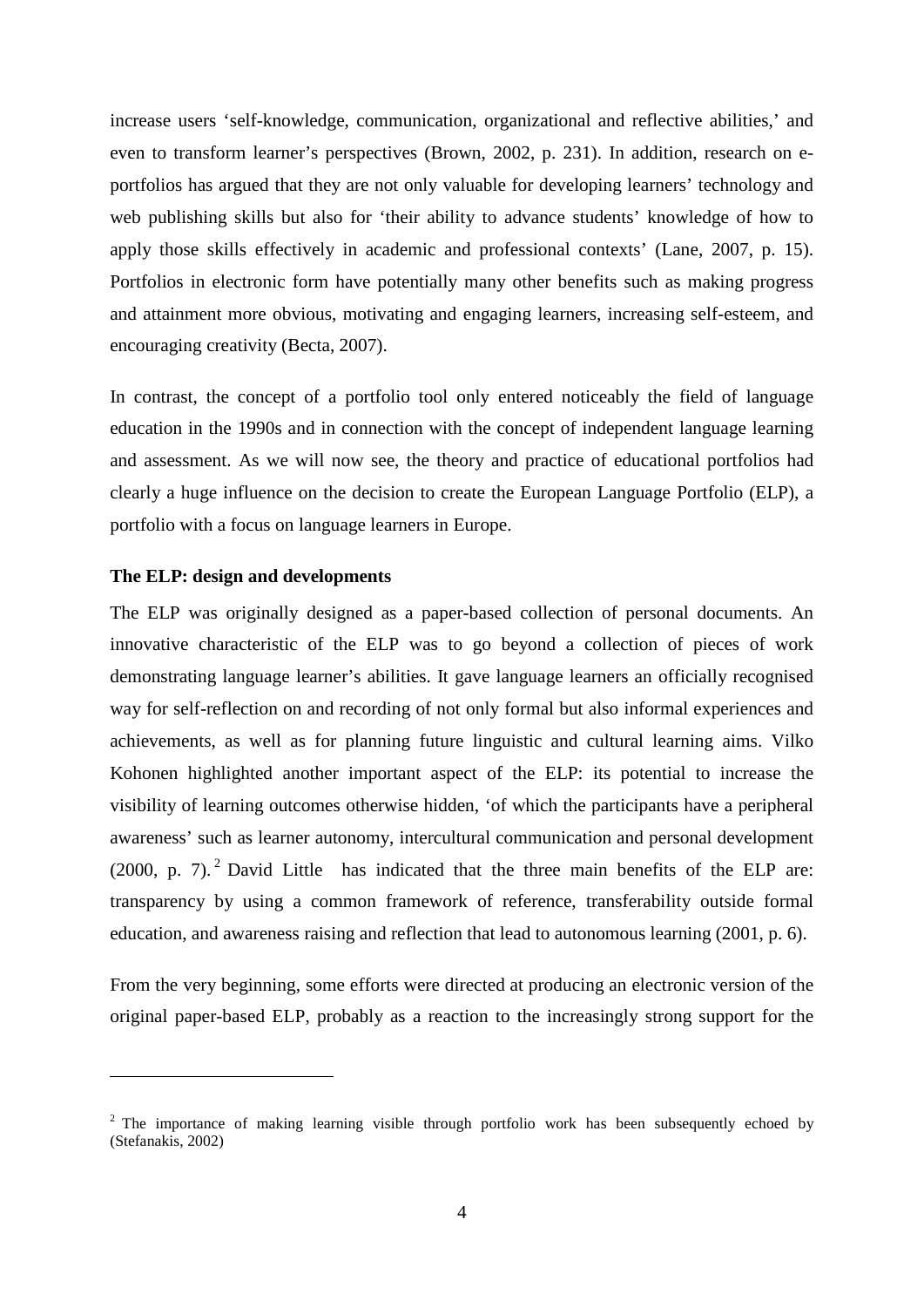advantages that digital formats bring to education [\(Jafari & Kaufman, 2006;](#page-21-7) [Stefani, Mason,](#page-22-3)  [& Pegler, 2007\)](#page-22-3), although e-models are still rare.

Despite the confined conception of the proposed ELP for the European context, it attracted attention outside Europe and was subsequently adapted beyond these borders. In North America, for instance, the principles and parts of the ELP have been recommended in Canada [\(MacFarlane, 2010\)](#page-21-8). In addition, it was the model for an electronic language portfolio for teacher training and lifelong learner development, the LinguaFolio (LF) developed in 2003, and more recently for the Global Language Portfolio (GLP) in 2009. These portfolios use both the American and European rating scales.<sup>[3](#page-5-0)</sup>

#### **The ELP: an evolving personal linguistic and cultural history**

The literature on educational portfolios has tried to examine the different types of portfolio and their purposes or functions. Looking at existing portfolio paradigms can provide insights on the nature of the ELP and therefore get a greater understanding of what it offers to learners. A few of them will be considered here.

In an early discussion on portfolio typologies, Pearl and Leon Paulson [\(1996\)](#page-22-4) distinguished two types of portfolio: positivist and constructivist, for assessment of learning outcomes, and for the presentation of a record of learning processes respectively. Similarly, in a discussion on the ELP, Vilko Kohonen [\(2000\)](#page-21-5) explained the distinction between learning portfolios and reporting portfolios. Categories that are based on teaching goals, the former are '*processoriented learning ("working") portfolios*' and the latter are '*product oriented reporting ("showcase") portfolios*' [\(Kohonen, 2000, p. 3\)](#page-21-5). [4](#page-5-1) Zeichner and Wray [\(2001\)](#page-22-5) introduced a further distinction and suggested three categories: learning portfolios which reflect learning over time, credential portfolios which document certification, and showcase portfolios which show best work. Later, McAlpine [\(2005\)](#page-22-6) noted a classification that distinguished between *portfolios as story* and *portfolios as assessment*. This distinction, on the one hand, reflects key references in the portfolio theory to the idea of telling a personal story of what a student knows, his or her believes about this knowledge and demonstrating it to others [\(see, for](#page-22-7) 

-

<span id="page-5-0"></span><sup>&</sup>lt;sup>3</sup> In America language skills are assessed using the American Council on the Teaching of Foreign Languages (ACTFL) levels, while in Europe the Common European Framework of Reference for Languages (CEFR) is used.<br><sup>4</sup> Cf. [\(Greenberg, 2004\)](#page-21-9)

<span id="page-5-1"></span>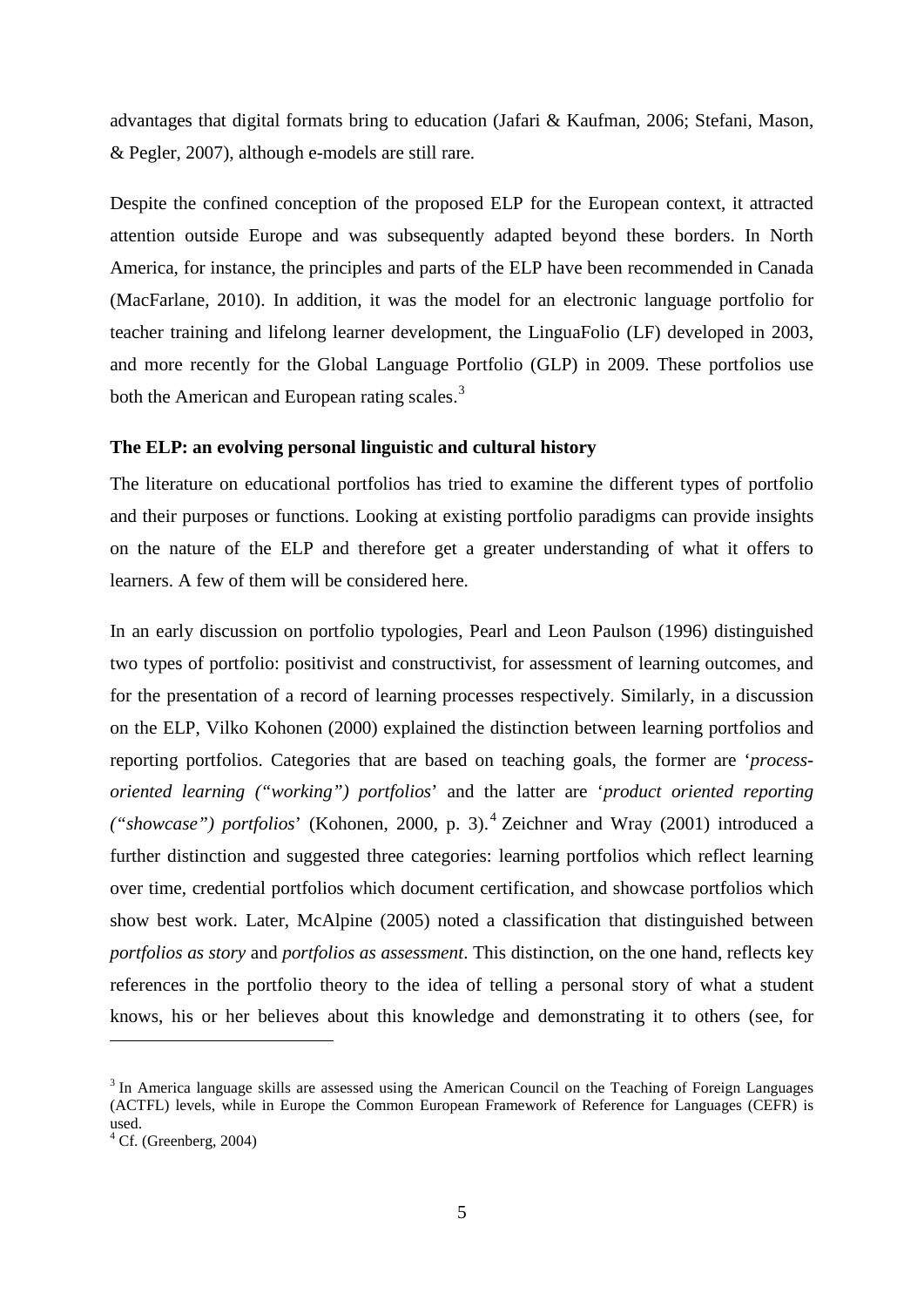[instance, L. Paulson & Paulson, 1991\)](#page-22-7). On the other hand, the distinction takes on the dominant idea of portfolios' role in self- and teacher assessment, i.e. formative and summative evaluation [\(Johnson, et al., 2006\)](#page-21-2).

Defenders of portfolio assessment have pointed out that demonstrating your skills in a test situation is different from documenting and collecting the evidence in a portfolio. The argument is that each type of assessment activity provides a different angle to the competences of a learner, the former shows ability under pressure, while the latter displays a more elaborated product and/or process [\(Cummins & Davesne, 2009;](#page-21-1) [Hirvela & Pierson,](#page-21-10)  [2000\)](#page-21-10). Moreover, it has been acknowledged that '[p]ortfolios offer to the world of assessment a view of student learning that is active, engaged, and dynamic' [\(White, 1994, p. 27\)](#page-22-8). A detailed typology of portfolios has been provided by Ruth Johnson et al. [\(2006, pp. 6-7\)](#page-21-2) who referred to nine different types: academic and educational, career advancement and employment, learning and teaching, developmental, showcase, presentation, working, comprehensive, and focus. Their purposes are multiple and varied: they aim at being useful for assessment and evaluation, information relevant to employment, reflection on the learning process, individual development, demonstration of achievement, display of competences, professional growth, storing and archiving.

The nature of the ELP does not fit neatly in a single paradigm. The ELP constitutes, in fact, a hybrid model where reporting, reflecting and learning are of equal value as specified in its two main functions: reporting function and pedagogical function. The ELP is a working showcase portfolio that captures a person's linguistic and cultural history and projects it into future formal and informal educational paths. We know that students value recognition of achievement and portfolios have the capacity to reveal for them a clear picture of someone's learning progress [\(Belgrad, Burke, & Fogarty, 2008\)](#page-20-2). The ELP is an evolving product that can be used at any time by a learner to demonstrate his or her achievements. Using an external set of standards (The Common European Framework of Reference), the ELP encourages the processes of self-assessment and reflection which support the recording of a personal narrative. Therefore, the ELP offers a precise frame for the narration of actual language and culture achievements but also for an imagined future learning trajectory in this area. One aspect that has not been discussed is that, in the ELP, the arrangement of the selected collection of evidence and the processes of self-assessment and reflection are supported by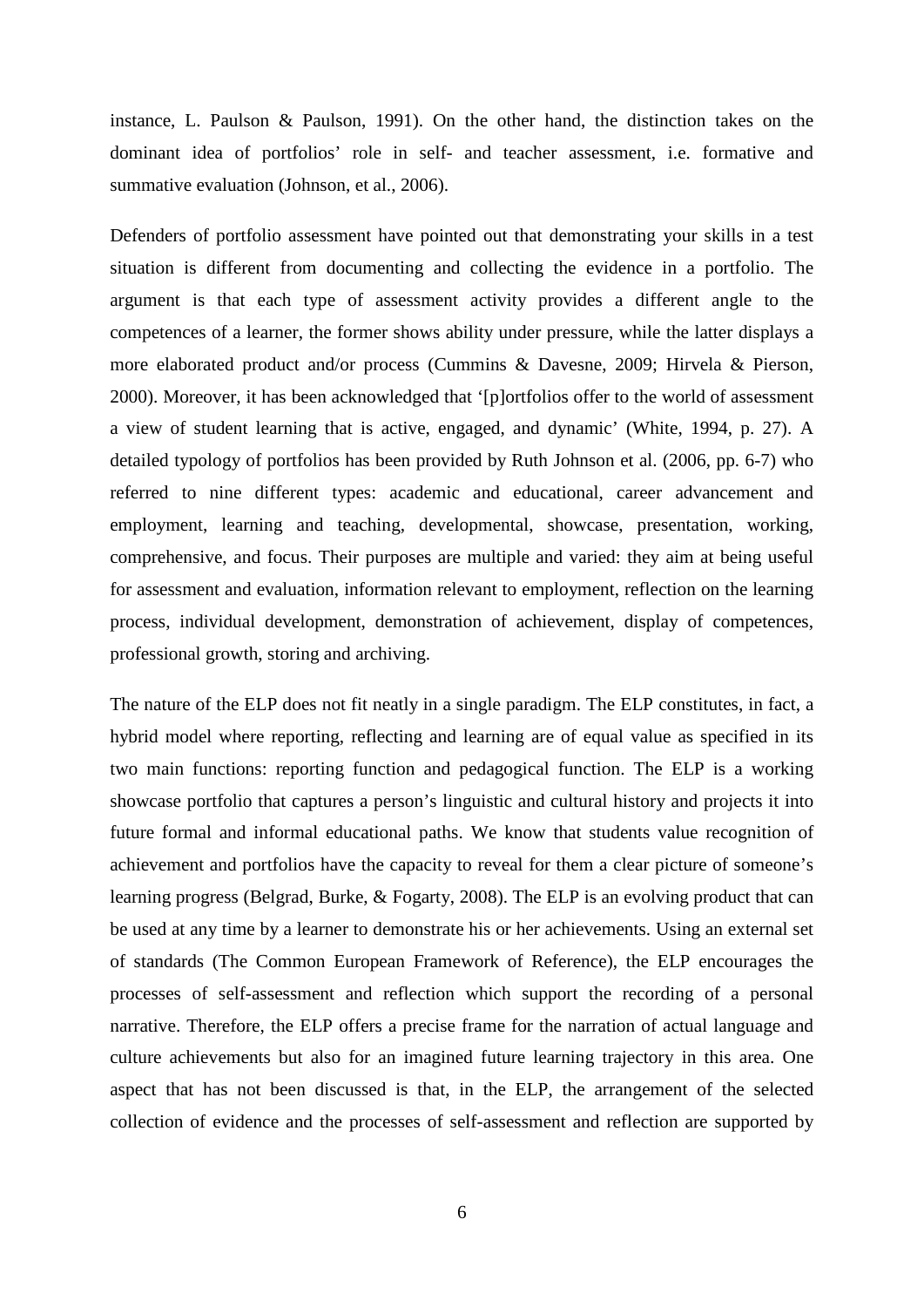predetermined parts and forms, the user is not free to construct the portfolio as he or she wishes. This means that, as the ELP has been conceived, there is no creativity involved in the design by the learner; the narrative of a person's linguistic and cultural history needs to fit into a predetermined structure. There are clear benefits to such constrains but also some disadvantages. On the one hand, the ELP model helps standardisation of processes and resulting products, learners need to fit their records in a common format for external recognition; on the other hand, forms and scales limit learners' scope for documenting and reporting.

In sum, the ELP should be understood as a structured tool for the continuous documentation of an evolving personal linguistic and cultural history, a process that involves deep reflection and thorough projection from the part of the learner. Butler has suggested that portfolio work 'can help students to make connections between different aspects of their lives and help them to form their social identities, and their identity within their discipline of study' [\(Butler, 2006,](#page-21-11)  [p. 17\)](#page-21-11). To this respect, it can be argued that the ELP activates a process of self-discovery that implies the realisation of an important part of the user's identity: a linguistic and cultural identity that is not fixed but malleable and adjustable.

The study of the complex and rich characteristics of the ELP is important in order to understand how these characteristics can be transferred to and be supported by different media. As Helen Barrett has pointed out,

A portfolio that closely emulates a paper version and just happens to be stored in an electronic container is a very different document from online database systems and systems that focus on portfolios as a means to conduct high stakes evaluations. […] it will be important for education programs to maintain their focus on the original purposes for which paper portfolios have been successful, and carefully assess the impact that the conversion to an electronic format will have on those original goals.

[\(Barrett, 2005, p. 7\)](#page-20-3)

We will now see in more detail further aspects of the conceptualisation and current use of the paper-based ELP and what could be done to enhance it and make it more relevant in today's technological world.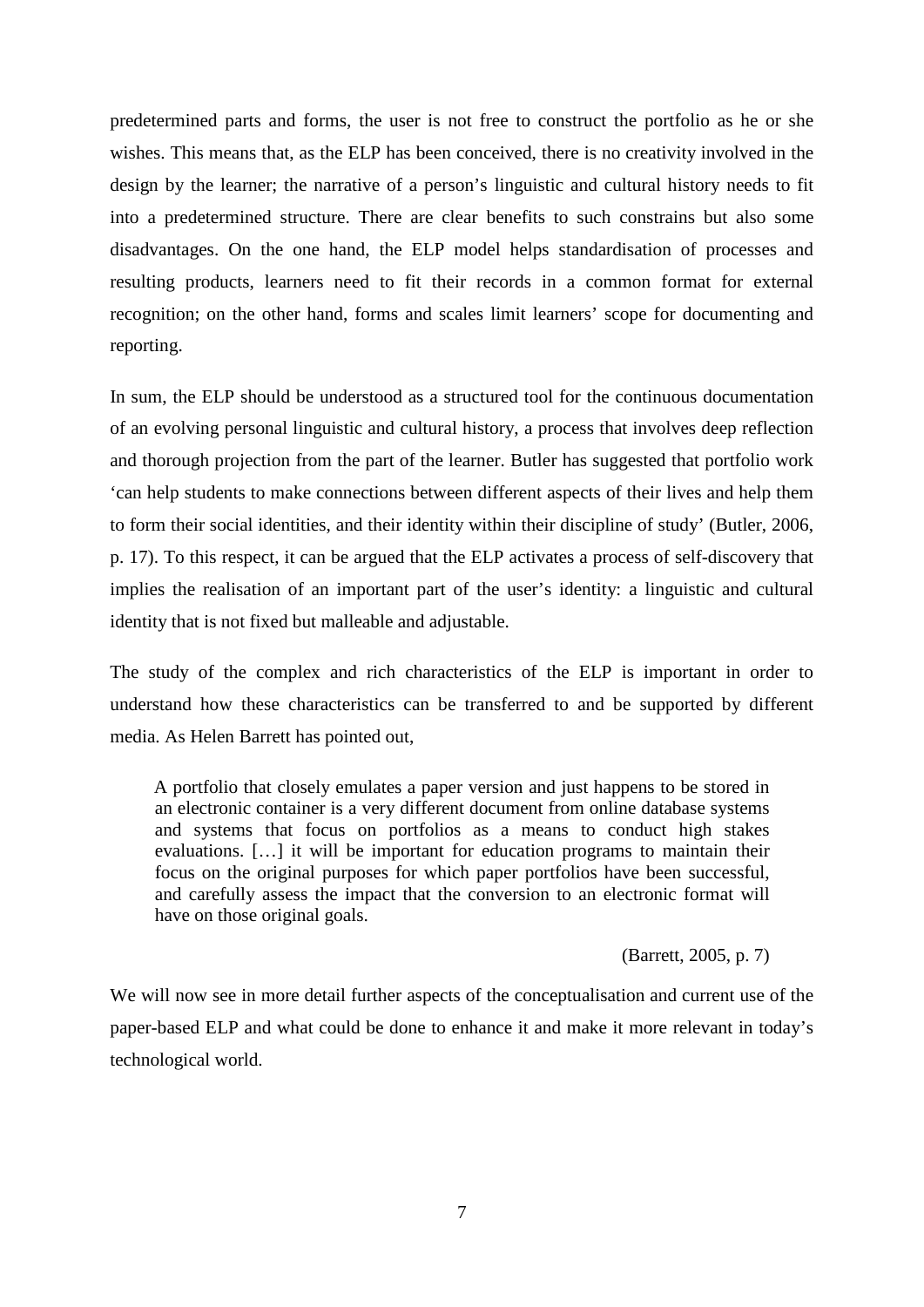#### **THE DOMINANCE OF PAPER-BASED ELPS**

The conception of the ELP can be described as a timely step forward in language education in Europe. It was indeed a much needed explicit framework for the promotion of linguistic and cultural skills within this context. As any other large-scale project, it took time to develop and test the ELP. Discussions around the early pilots brought up a number of recommendations about administrative contexts, teacher motivation, and design choices and challenges, but since then, very few studies have been available to educators [\(Little, 2001, p. 10\)](#page-21-6).

In the past few years, the arguments in favour of electronic portfolios have grown. Some have emphasised that e-portfolios bring benefits to the assessment process as well as to the learning process [\(Barrett, 2005;](#page-20-3) [McAlpine, 2005\)](#page-22-6). Others have pointed out that they are more flexible, easy to use and adaptable to a range of applications [\(Stefani, et al., 2007, p. ix\)](#page-22-3). In fact, the original documentation for ELP developers acknowledges the potential of online and electronic ELPs, but it is left mainly as a interesting idea [\(see Schneider & Lenz, 2001, p. 56\)](#page-22-9). The ELP has a paper-based design that has yet to evolve into a digital format better suited for an increasingly global and mobile world.

To this date, only a handful of full e-ELPs are available in contrast with a majority of paper models. The strategic objectives for 2004-2007 for the ELP included 'the development of electronic ELPs, especially for older learners' [\(Little, 2004, p. 17\)](#page-21-12). A recognition of the relevance of making the ELP available in an electronic format was subsequently evidenced in some of the validated models and, more importantly, in the Council of Europe and the European Union's initiative to create the Europass, an electronic version of the Language Passport for adult learners who wanted to demonstrate qualifications and competences for education or employment across European borders.<sup>[5](#page-8-0)</sup> After the creation of the Europass Language Passport, launched in 2004, other projects have been looking into the electronic development of parts of the ELP. The elp-DESK project is an example of an electronic model that aims at supporting the use of the Europass and is available as an iPhone App. Other more ambitious initiatives which have recreated the whole ELP electronically are, for instance, the web-based language learning platform EPOS (Elektronishches POrtfolio der Sprachen);<sup>[6](#page-8-1)</sup> also

-

<span id="page-8-0"></span><sup>&</sup>lt;sup>5</sup> A dedicated webpage to the Europass can be found at:  $\frac{http://europass.cedefop.europa.eu/}{%}$ <br><sup>6</sup> See their webpage [http://www.eposweb.eu](http://www.eposweb.eu/)

<span id="page-8-1"></span>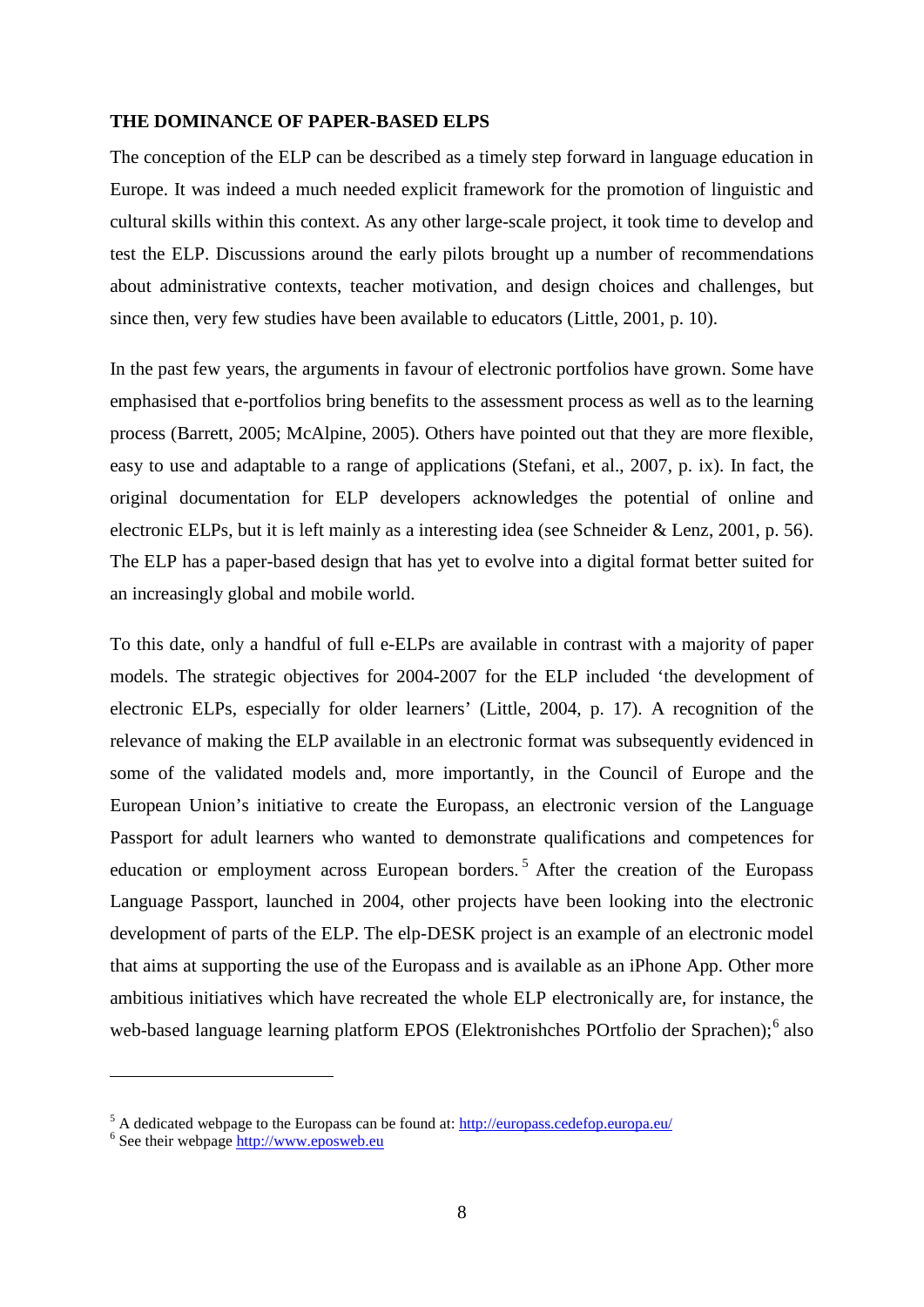the blog like AIOLE (An Interactive Online Learning Environment) incorporates the CEFR scales and gives learners access to the Europass, an eBiography and eDossier, providing a web-supported digital platform for the ELP [\(Sánchez-Villalonn, Ortega, &](#page-22-10) Sánchez-[Villalonn, 2009\)](#page-22-10). But as we will see, the tendency has been mostly to replicate the paper design and format.

It seems that some key technological advantages that can enhance the portfolio processes have been overlooked by most language professionals developing ELP models. Helen Barrett [\(2005\)](#page-20-3) has elaborated a table contrasting the characteristics of traditional portfolios with electronic ones according to the findings in the portfolio literature:

Traditional portfolio processes include: Adding technology allows enhancement through:

| • Collecting          | $\bullet$ Archiving |  |
|-----------------------|---------------------|--|
| • Selecting           | • Linking/Thinking  |  |
| • Reflecting          | • Storytelling      |  |
| • Projecting          | • Collaborating     |  |
| • Celebrating         | • Publishing        |  |
| (Barrett, 2005, p. 5) |                     |  |

Let's examine the implication of these features for the ELP.

Archiving: As it has been pointed out 'with a digital portfolio, *it is easy to rearrange, edit and combine materials*' [\(Stefani, et al., 2007, p. 17\)](#page-22-3) The process of collecting files is a basic activity for any portfolio user, however this process tends to disappear in instances of the paper-based portfolio, as only the final selected items are included. A digital environment increases the capacity of storing a collection of artifacts. Users can archive a collection of files and make the relevant links between a selection of them and the skills they want to demonstrate. This becomes clear in the current conception of the ELP where the Dossier part only keeps examples of personal work that illustrate specific levels of language skills and intercultural experiences and not any other records that are not related to the levels suggested in the Biography. By placing the ELP in a more flexible environment, the user has the possibility to archive a bigger collection of examples and add to it as learning occurs. For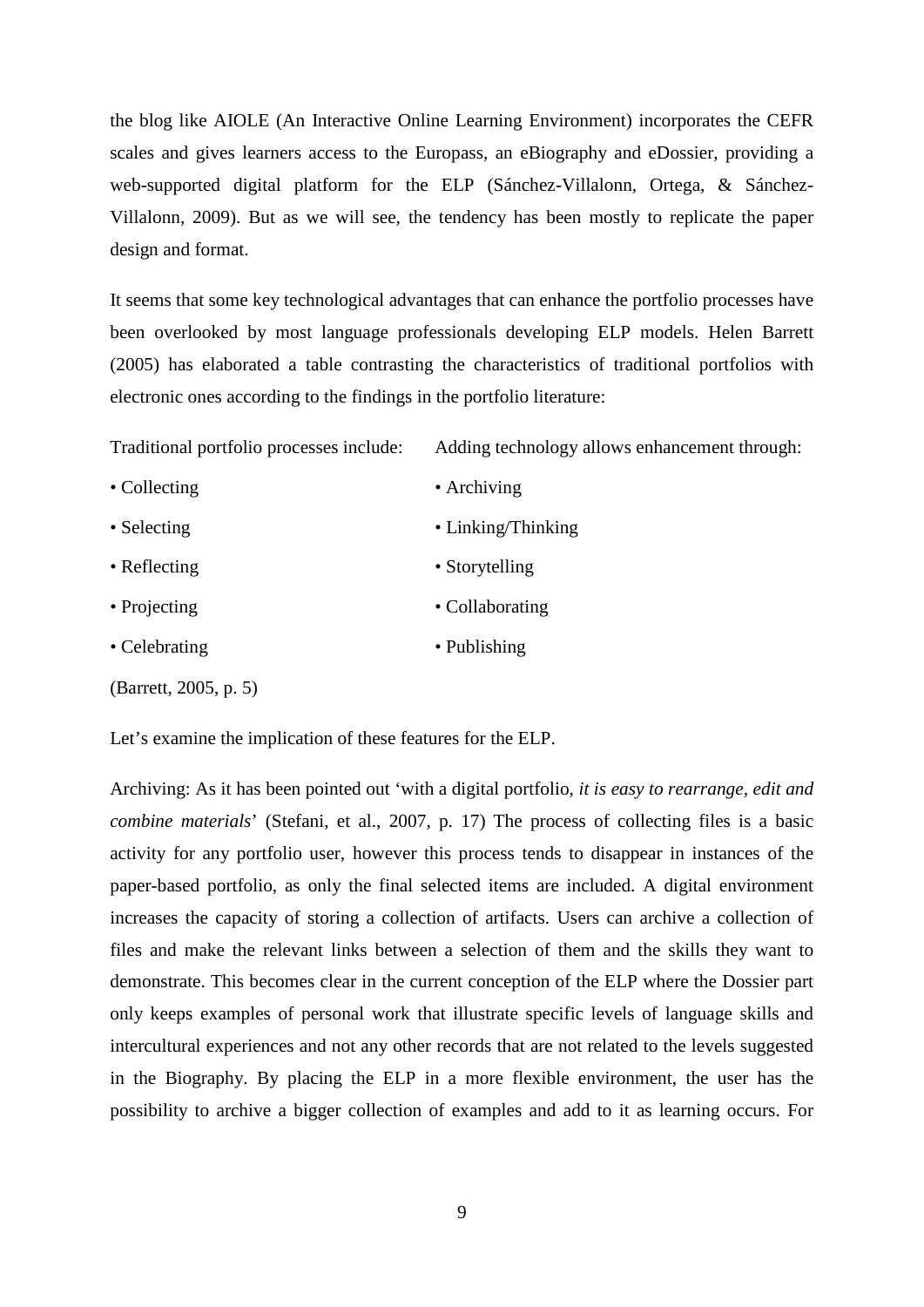instance, relating a A2 piece of writing to the framework scales will not prevent the owner of the portfolio to add at a later point a piece of writing at B1 level. Links to each of them could be maintained in a digital form. The advantage of this is that it gives a more evident and visible sense of development, an explicit history of progress. Such a profile will clearly correspond better with the concept of a lifelong learning ELP.

Linking/Thinking: A digital format suits the "working" nature of the ELP as either a personal or professional lifelong learning record. It allows learners to revise and amend the forms and files in their portfolios in a more efficient manner. As it has been acknowledged in the literature, '[e]lectronic portfolios easily incorporate multidirectional links that solve complex navigational and organizational problems' [\(Johnson, et al., 2006, p. 136\)](#page-21-2). In a paper-based model, users need to re-enter in a new form the updated information about their skills and levels of competence, while the electronic format allows for partial updating of the relevant entries. For instance, after a work experience abroad, a learner might want to re-assess his or her speaking skills in the Biography, upload new evidence of this in the Dossier and update the relevant section in the Passport. An electronic portfolio enjoys the advantages of connectivity within the tool as prompts can be set up to guide learners on the process of creating their portfolios and it is also possible to interactively relate the different parts of the portfolio in a meaningful manner. The process of completion of an electronic portfolio can be designed to provide learner support (a major preoccupation of teachers), guidance at different stages as well as offer instant feedback to the user. An electronic portfolio can also facilitate the incorporation of digital social experiences as it has the capacity to integrate a diversity of media files and connect to other systems.

Storytelling: As it was previously mentioned, the ELP encapsulates the language learning history of an individual, which includes not only his or her learning past but also an imagined learning future. Following research on storytelling in education, Barrett has defended an understanding of portfolios 'as a story of learning' [\(2005, p. 22\)](#page-20-3) and, at the same time, she has highlighted the learning power of including personal narratives in portfolios in whatever formats (written, oral, pictorial) as 'objects of reflection' [\(2005, p. 21\)](#page-20-3). Her recommendation is to take advantage of an electronic environment to support digital storytelling. Technology offers attractive formats for narrations such as reflective journals, online discussions, wikis, digital storytelling, and blogs. Possibilities that can have an impact on language learning as it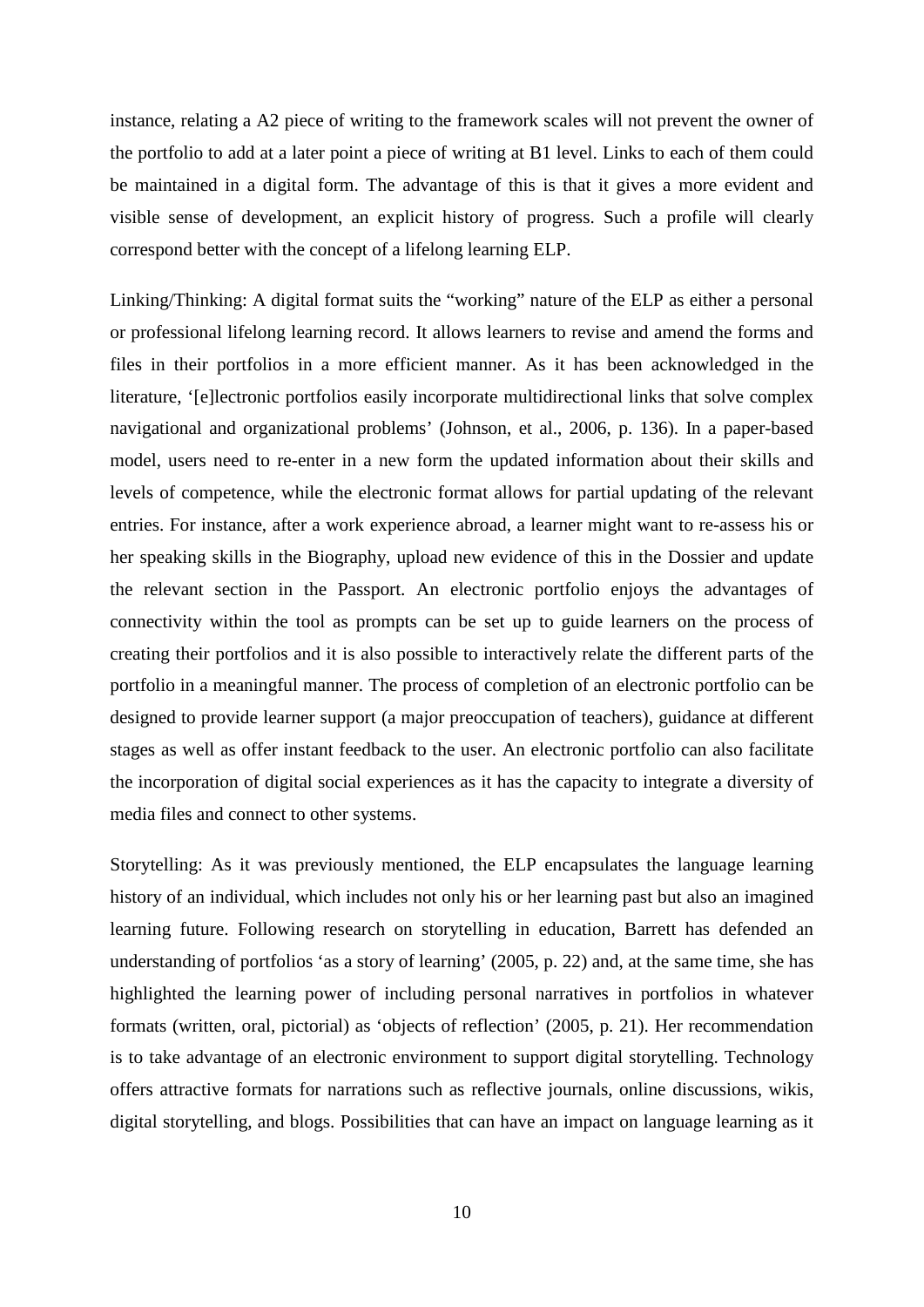is about demonstrating speaking, reading, writing, listening and interactive language skills. An important characteristic of the ELP is the space it grants to reflection on both language abilities and intercultural skills. In his discussion around e-portfolios, Simon Grant [\(2009, p.](#page-21-13)  [198\)](#page-21-13) describes the crucial connection and complementarities between values and abilities and argues for developing them side by side in portfolio work.

Collaborating and publishing: Although the ELP is fundamentally a personal collection of documents, the user could wish to share specific parts −for professional or private aims− with teachers, employers, friends or colleagues. An electronic portfolio is more portable and therefore more easily shared with distant others.

Despite the educational and practical gains of the electronic format, paper-based ELPs have been so far the preferred option by educators. An examination of the validated models reveals that teachers tend to adopt the original paper-based model. No research has been done to this date on why this is the case but a number of reasons could be ventured such as that teachers want a format that can be easily integrated in their classroom activities, also teachers might still be more confident handling real folders than virtual ones. We do know that using electronic formats has, of course, its own demands such as proper training for using the tool, compatibility, connection issues, managing different types of files and types of software, etc. Technical obstacles tend to demotivate users. It has been suggested that '[c]onfidence in the use of technologies within learning, in particular information literacy skills, will be key to the success of an e-portfolio project' [\(Stefani, et al., 2007, p. 33\)](#page-22-3). Simon Grant [\(2009\)](#page-21-13) has indicated that the lack of enthusiasm for e-portfolios is due not only to the lack of ability but also to the lack of motivation to use them. It is crucial for teachers and learners to understand the benefits of spending time in portfolio work.

Electronic approaches to the ELP should accommodate the recommendation by the Council of Europe to produce self-explanatory and accessible ELPs [\(Schneider & Lenz, 2001, p. 14\)](#page-22-9), and work on one of the main benefits of a well developed tool: learner autonomy. The autonomous language learner has been described

as a self-directed, intentional person who can be guided to develop his or her competences in three inter-related areas of knowledge, skills and awareness: (1) personal identity and self-direction, (2) awareness of the language and communication, becoming skilled language learners and users who are also capable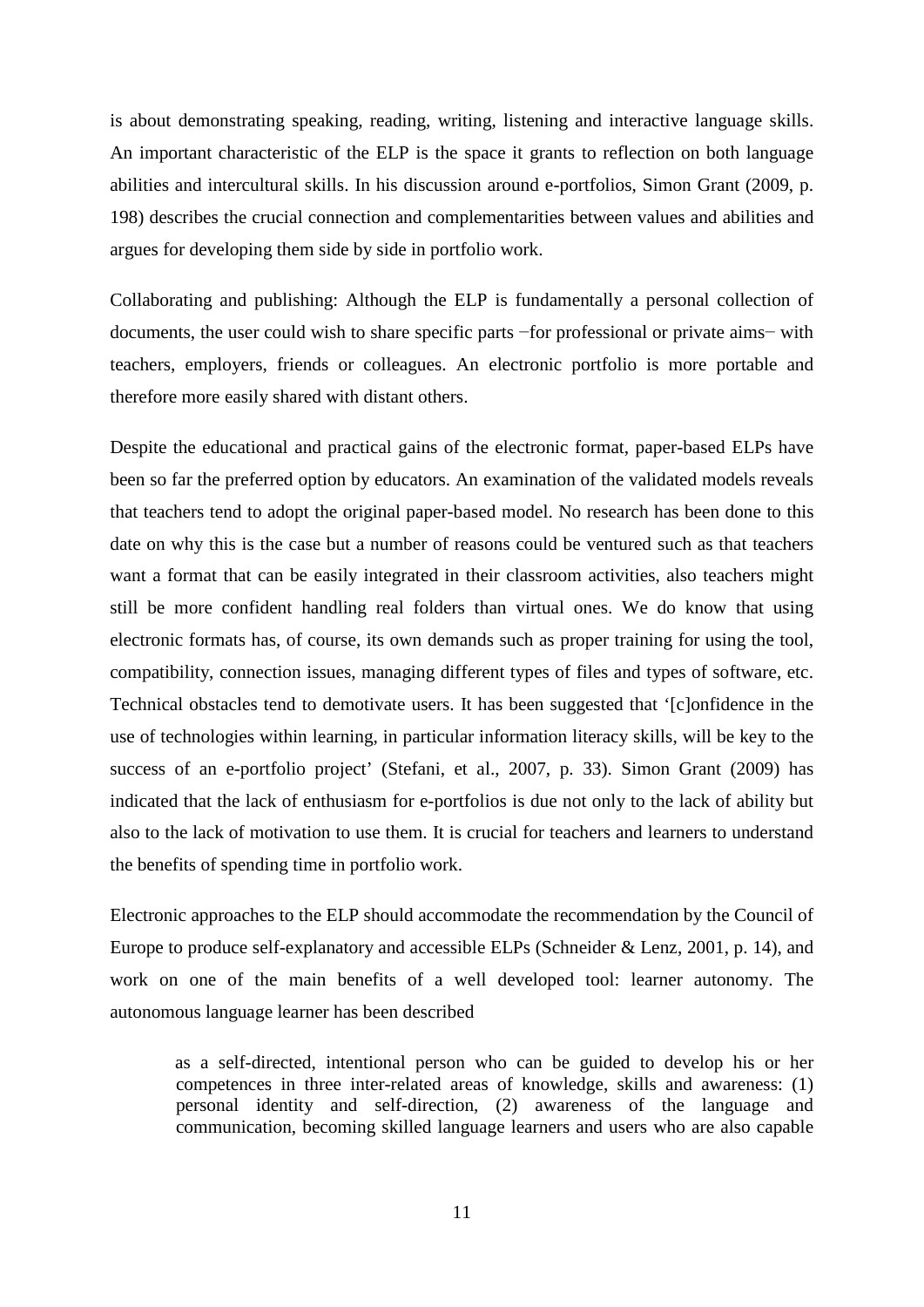of evaluating their own proficiency, and (3) monitoring and reflection of learning processes.

[\(Kohonen, 2000, p. 10\)](#page-21-5)

Learner autonomy has been intimately related to teacher support, as the quote above shows: 'a [...] person who can be guided'. Teachers have been given the responsibility of fostering learner autonomy by means of involving students in their learning objectives, in reflection including self-assessment and in appropriate language use [\(Sahinkarakas, Yumru, & Inozu,](#page-22-11)  [2009, p. 65\)](#page-22-11). Studies on the ELP have made two key suggestions that reflect an emphasis on teachers' roles in portfolio work. Firstly, the advice is to use the ELP as 'an integral part of foreign language teaching' [\(Kohonen, 2000, p. 25\)](#page-21-5). Findings from the Council of Europe original piloting of the ELP 'emphasise the *teacher's role as a significant resource for selfdirected learning*' [\(Kohonen, 2000, p. 16\)](#page-21-5). They also establish a dependency between student and teacher motivation, awareness and competence in assessment [\(Little, 2001, p. 14\)](#page-21-6). Secondly, it is recommended to give teachers a facilitating role for the completion of the portfolio, for which they need inservice training [\(Kohonen, 2001;](#page-21-14) [Sahinkarakas, et al., 2009\)](#page-22-11). Indeed the belief is that the development of portfolio work should bring a dynamic interaction among teachers and learners [\(Johnson, et al., 2006, p. 8\)](#page-21-2).

Although the literature emphasises the important role teachers play in presenting the portfolio process [\(see, for instance, Butler, 2006\)](#page-21-11), in fact, the spirit of the ELP is that learners develop the ability to reflect and assess themselves 'enabling them gradually to assume more and more responsibility for their own learning' [\(Little, 2001, p. 6\)](#page-21-6). Some have suggested a more explicit removal of the instructor and have indicated that there is a need to take the control of portfolios from teachers and hand it over to students and that this is best achieved through technology [\(Acosta & Liu, 2006;](#page-20-4) [Kimball, 2005\)](#page-21-15).

The next section provides an account of a pilot project that tried precisely to answer whether by creating an e-ELP for adult learners in distance higher education individuals can develop their linguistic and intercultural skills autonomously.

#### **TOWARDS LEARNER AUTONOMY: AN ELECTRONIC ELP FOR ADULTS STUDYING AT A DISTANCE**

In the past few years, the Open University in the United Kingdom has joined the trend of exploring the educational potential of portfolios. The university experimented with an online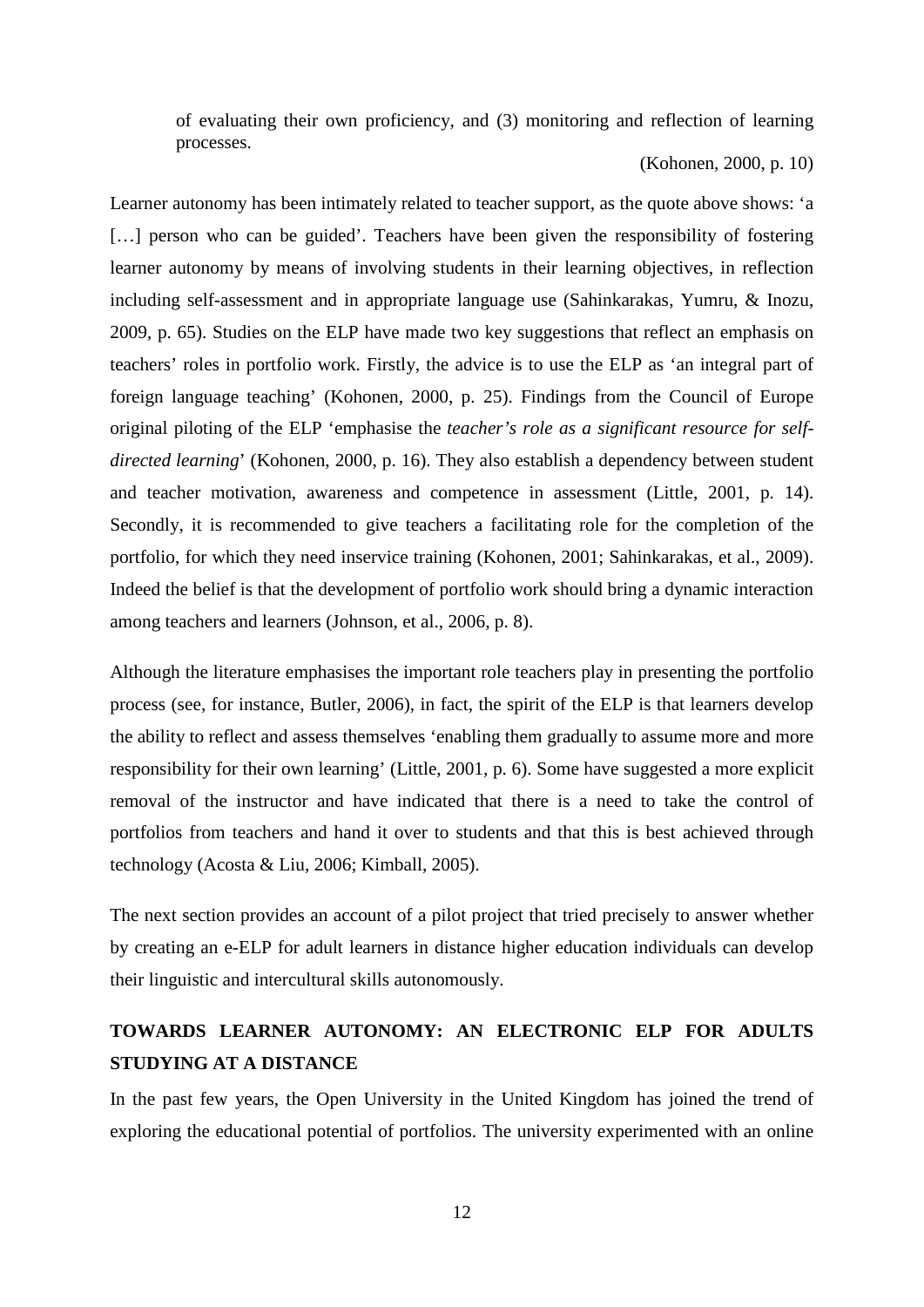internal e-portfolio platform called MyStuff, for generic use by students enrolled in any program of study. The Department of Languages took this university wide initiative as an opportunity to work with the well-defined ELP during the academic year 2007-2008. The project set to design and to pilot an electronic version of the ELP that could be used by any adult learner within the context of their formal studies or independently of them, a selfstanding e-ELP that could be offered to anyone anywhere. The purposes of this project were to explore issues around the design of an electronic version of a paper-based portfolio for adult language learners studying at a distance, and to examine the attitudes and experiences of distance language students towards an e-ELP.

#### **Development stages and features**

Drawing on the literature on multimedia development and portfolio development, Barrett [\(2000\)](#page-20-5) emphasised the importance of considering these processes in any creation of an electronic portfolio. She summarised how these two developmental processes complement each other in the following table:

| <i>Portfolio</i><br>Development | <b>Stages of Electronic Portfolio</b><br><b>Development</b>        | Multimedia Development |
|---------------------------------|--------------------------------------------------------------------|------------------------|
| Purpose & Audience              | <b>1. Defining the Portfolio Context</b> Decide, Assess<br>& Goals |                        |
| Collect, Interject              | 2. The Working Portfolio                                           | Design, Plan           |
|                                 | <i>Select, Reflect, Direct</i> <b>3. The Reflective Portfolio</b>  | Develop                |
| Inspect, Perfect,<br>Connect    | 4. The Connected Portfolio                                         | Implement, Evaluate    |
| Respect (Celebrate)             | <b>5. The Presentation Portfolio</b>                               | Present, Publish       |

#### **Table 1: Stages of Electronic Portfolio Development [\(Barrett, 2000\)](#page-20-5)**

Using the ELP's parts, principles, purposes and standards meant that the focus of the Open University e-ELP was exclusively on the development of the medium. After analyzing and comparing different paper and electronic versions of the ELP, the concern was about taking the right decisions on how to transform it into a meaningful and useful digital tool. This meant rethinking the ELP's structure and adapting it to a digital medium. The main desirable characteristics identified and developed were: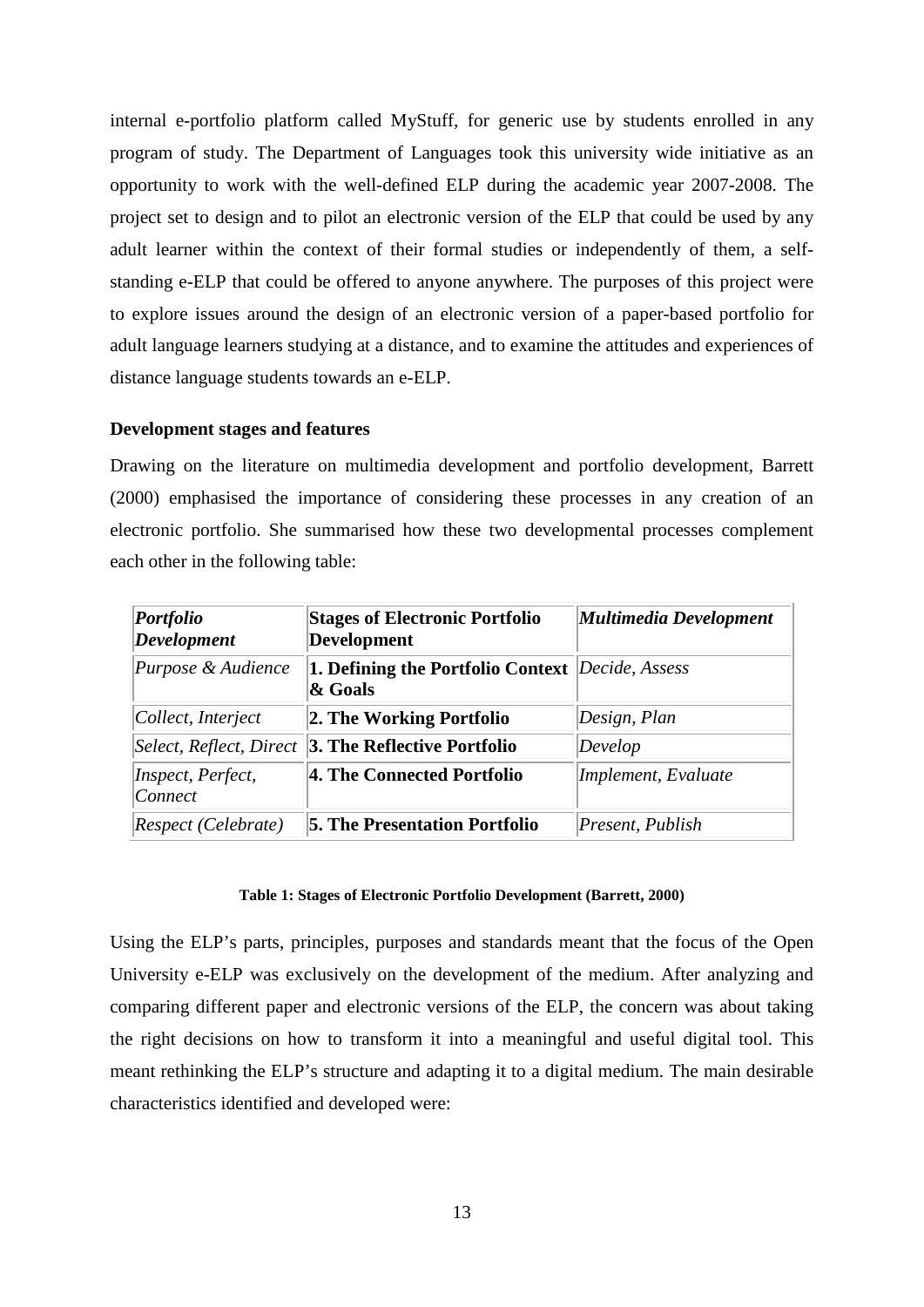- to provide overviews of each part of the ELP and of the whole, so that the purpose and use of the portfolio would be clear for the students;
- to be easy to navigate with user-friendly features, in a similar way to how learners use other technology through intuitive use of tools;
- to make the ELP visually attractive and stimulating;
- to replicate the templates and grids of the Passport, Biography and Dossier and allow different types of files to be uploaded and archived;
- to connect the three parts of the ELP so that information filled in one part of the document could feed others. The purpose of this was to avoid repetitions and overlapping of the different parts, which could be very demotivating for students;
- to add maximum flexibility in entry points, without dictating a particular path or sequence for its completion;<sup>[7](#page-14-0)</sup>
- to be able to download and export the ELP to share it with others;
- to ensure privacy of ELP data;

-

- to incorporate a new section on learning styles as part of the students' reflective process of self-knowledge within the Biography;
- to integrate the Autobiography of Intercultural Encounters (AIE) developed by the Council of Europe in order to encourage and foster intercultural awareness<sup>[8](#page-14-1)</sup>;
- to create a self-standing ELP model, that could be used independently of any teacher guidance and support.

<span id="page-14-1"></span><span id="page-14-0"></span><sup>&</sup>lt;sup>7</sup> A pedagogical approach already suggested by [\(Little & Perclová, 2001\)](#page-21-16)<br><sup>8</sup> The Autobiography of Intercultural Encounters (AIE) was developed for the Language Policy Division of the Council of Europe in 2009. It is designed to support students' analysis of specific intercultural encounters but is not an integral part of the ELP. The AIE was included and piloted in the OU ELP. For a copy of the AIE go to: [www.coe.int/lang](http://www.coe.int/lang)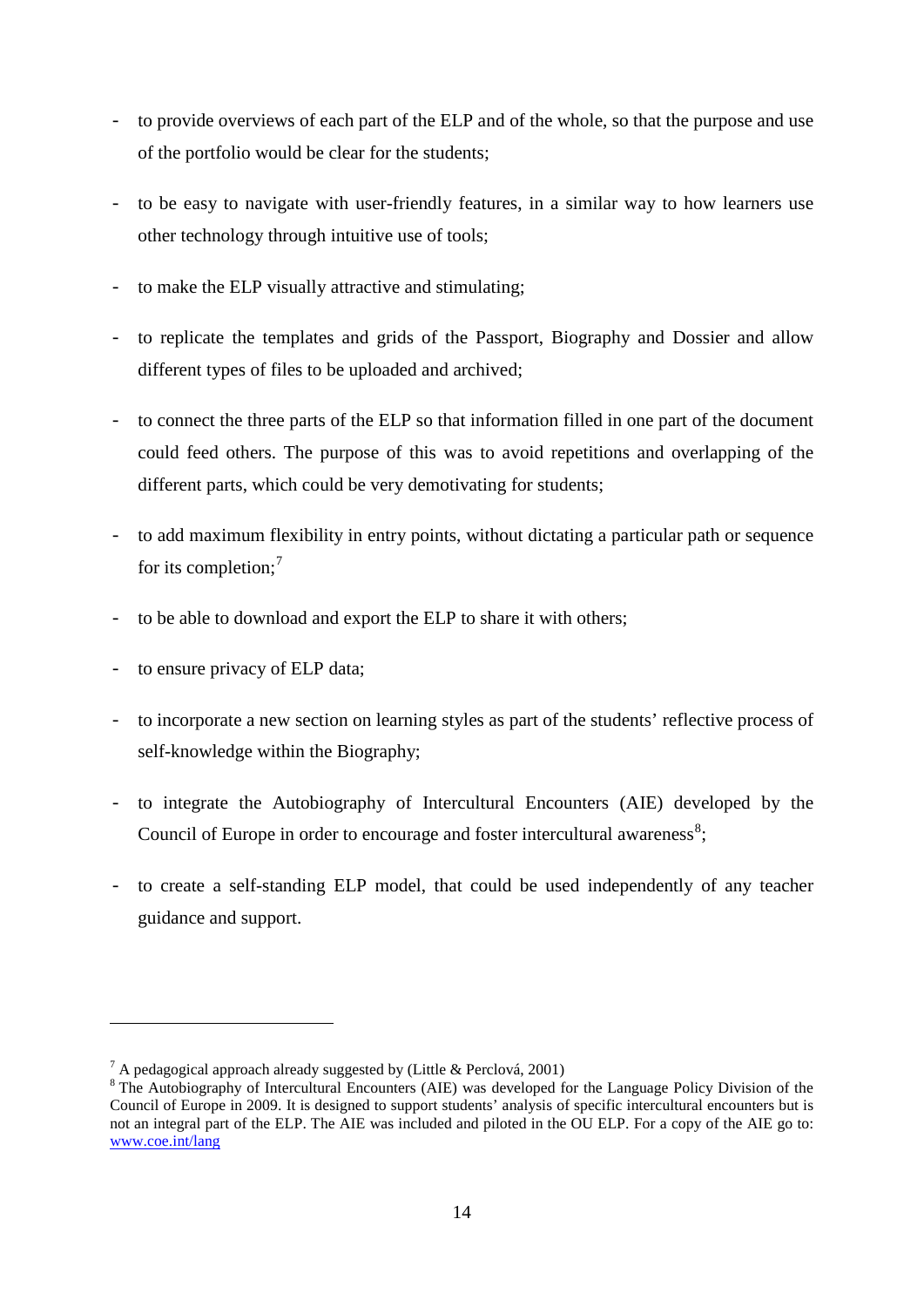Actions taken to achieve such a model include a fully colored interactive design that made possible that information did not have to be filled in twice (e.g. completion of the *Summary of language learning and intercultural experiences* would automatically be fed onto the Passport and the *Language learning and socio- and intercultural experiences* section in the Biography), that allowed multiple entry points and instant feedback on completed sections.

Figure 1 shows the homepage of the Open University's e-ELP integrated in the portfolio system MyStuff. The page includes introductions, definitions and explanations to each part of the ELP. Students could access any part by clicking on the relevant link. Parts were also associated with specific images for alternative navigation preferences. The space allows on the right hand side to enter students personal details and to record as many languages as they would like in their portfolio.

#### **MyStuff**  $\vee$  Go Go Spaces Overview Items Compilations Sharing Community Search MyStuff / Spaces / European Language Portfolio Help My European Language Portfolio (ELP) **Personal information** The European Language Portfolio consists of three parts: Enter your personal details if you haven't already<br>done so. **Language Passport** Edit personal details Review your current level of language proficiency and intercultural experience (in one or more languages, including your mother tongue). You will record your profile of language skills in relation to the Common European Framework of Reference, a summary of your language learning and intercultural experiences, and your My language(s) certificates and diplomas. For every language you want to add Language Biography<br>This helps you to document and reflect on previous language learning, intercultural experience, and learning • Enter the language's name · Click on "Add new language processes, to assess your own language skills, to set learning goals, and to plan and monitor your future Enter a language: learning Add new language **Dossier** This illustrates the development and current level of your language proficiency and intercultural experience through examples of your personal work. It offers you the opportunity to document evidence and illustrate the achievements and experiences you have recorded in your Passport. You can read more about the European Language Portfolio's definition, advantages and functions from the following links: • Definitions and overview · Advantages • **Functions**

**Figure 1: Open University's e-ELP homepage**

Figure 2 below illustrates some of the solutions towards an effective navigation through the different parts of the ELP. Once students entered a particular part of the ELP, they could go to any other part by clicking on the links displayed on the crumb at the top left of the page or clicking on any of the images related to each part visible at the top right part of the page. Exporting features were also available for parts of the biography for sharing purposes. Students could also easily access their records of any of the languages they wanted to work on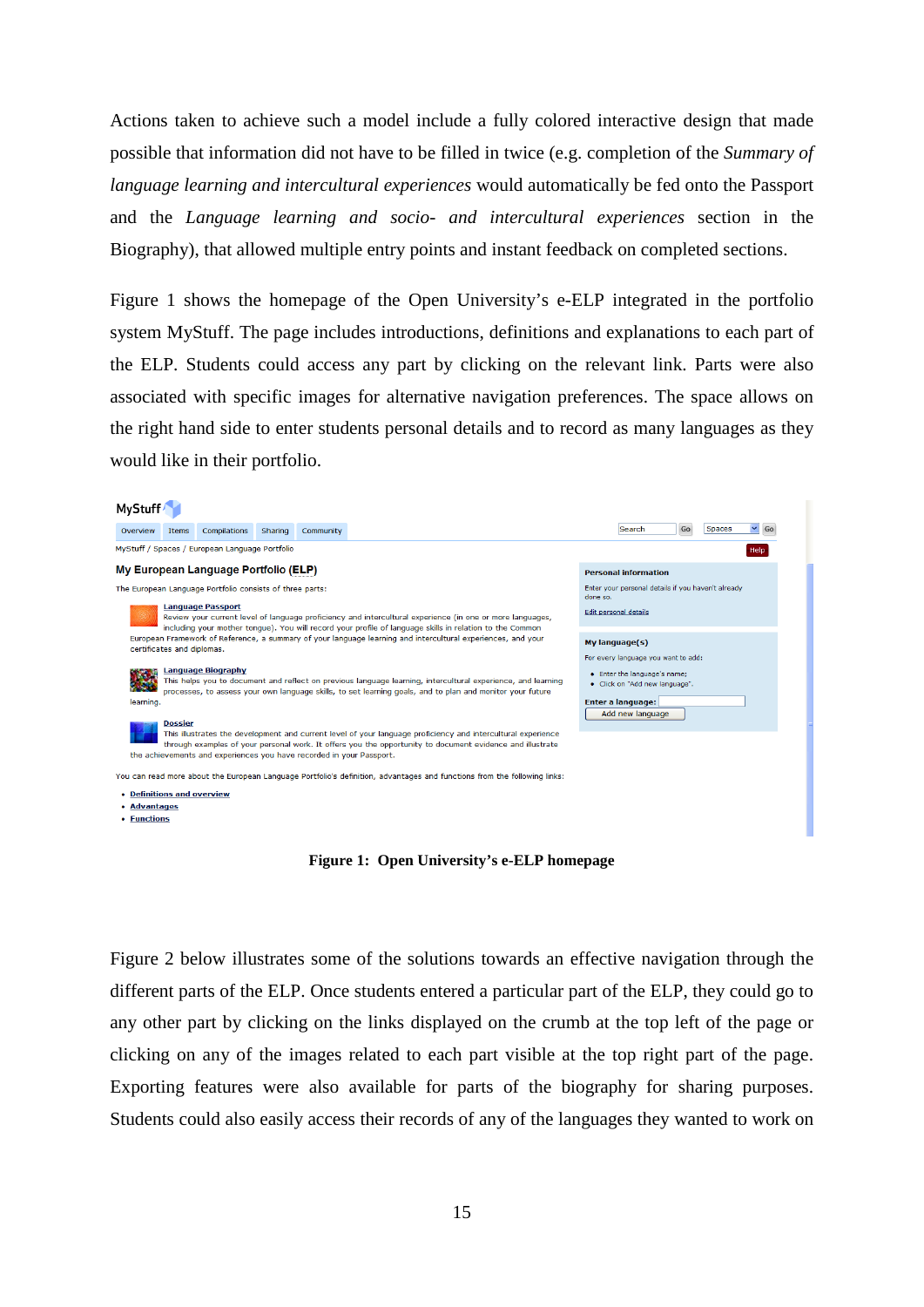by just going to the 'My language(s)' section at the bottom and clicking on the relevant language.



**Figure 2: e-ELP navigation design**

#### **Pilot and results**

The e-ELP developed by The Open University was piloted with a small group of 20 volunteer adult learners studying at a distance. The concept of the ELP was introduced to them through a web portal (Figure 3).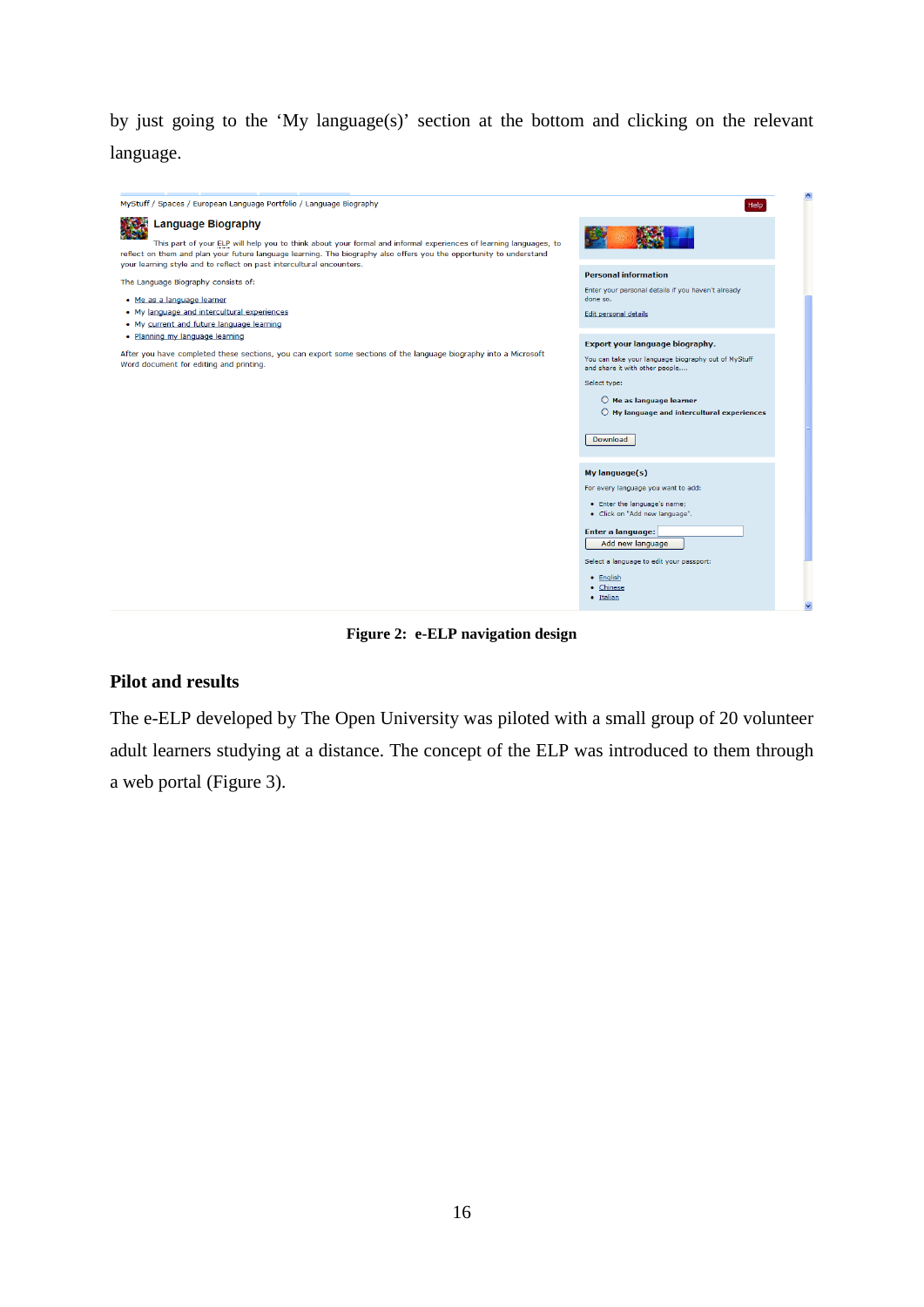

**Figure 3: Open University's web portal to e-ELP pilot study**

The website tried to encourage students' participation in the project. It included the following: a news section, a description of the electronic ELP and its parts using video clip demonstrations to support their understanding of the portfolio's features, a help button, and instructions for feedback and evaluation of the tool.

In order to find out about the efficiency of the model, a number of data collection methods were used. Students were asked to complete an online log while working through the different parts of the portfolio and comment on any positive or negative experiences about any aspect (8 participants logged their impressions); they were also requested to fill in an online questionnaire once they finished their portfolio work (17 responses were received); finally, telephone interviews were conducted with those who agreed to help with further research (5 students in total). All this feedback was quantitatively and qualitatively analysed.

Overall the feedback on the learning experience was very positive for most learners, as the following commentary by one of the students shows:

I loved every minute of what I was able to do on the ELP. I wasn't able to complete it to my satisfaction because my hard drive went. I had a good look around the whole thing. I thought it was beautifully laid out; it made me want to have a look. I loved it. It was so easy to navigate. Everything was beautifully explained. I didn't have any problems with it. The Help on it was fabulous. It explained step-by-step how to do your portfolio; how to get around it. You couldn't make a mistake. The Help was on the website. There was a whole load of relevant stuff and you could click on it from there and away you went. It was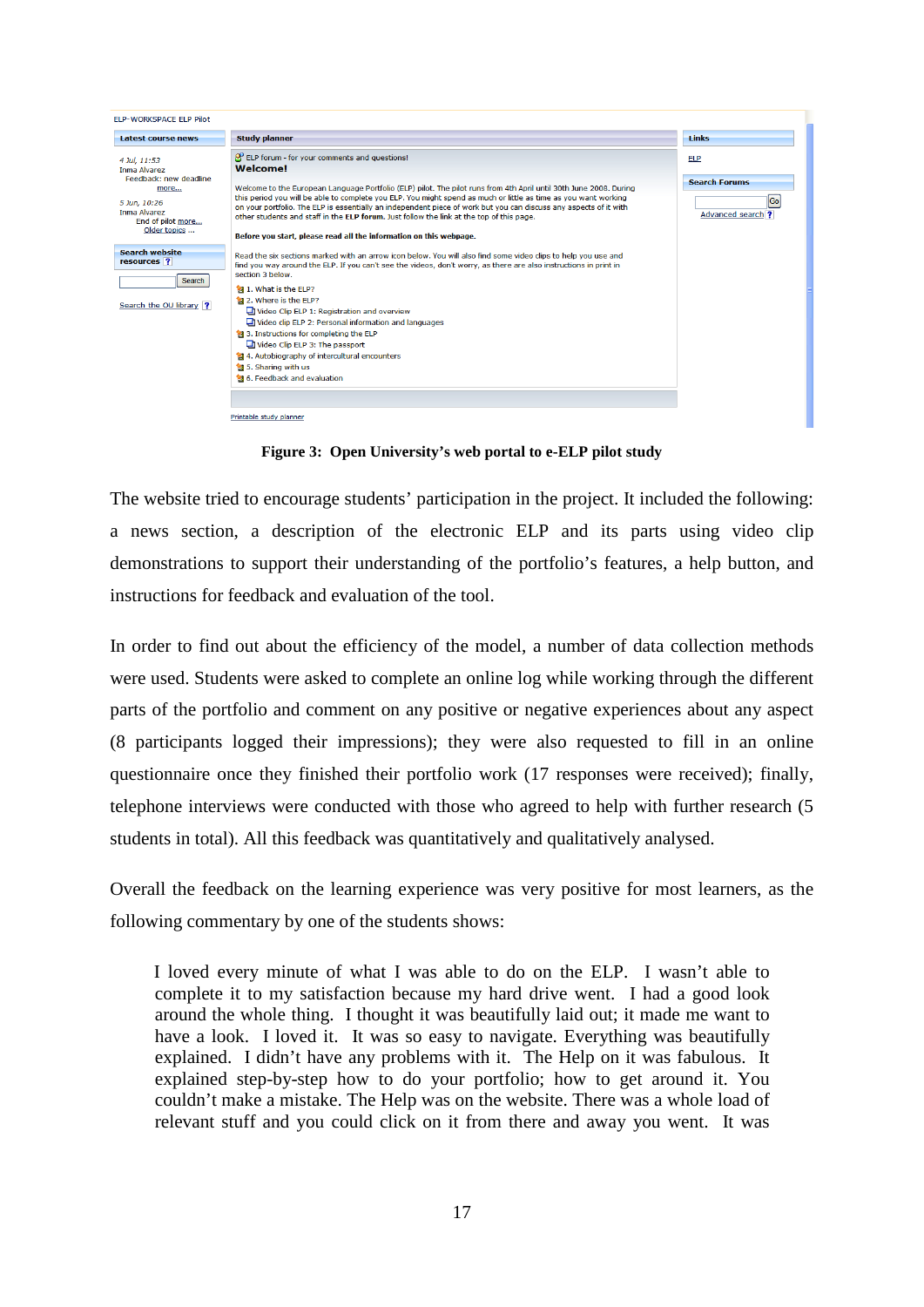fabulously explained and if you got stuck there was help all the way around, which I didn't need to use because I didn't get stuck. It was lovely; I liked it.

Despite such enthusiastic response, participants also expressed some technological obstacles completing it. Due to the complex structure of the ELP parts, a few commented that it was at times hard to find all of the different sections they needed to complete. In particular, a few mentioned that the Autobiography of Intercultural Encounters included in this version of the portfolio was difficult to find, and others confirmed this difficulty by expressing that they discovered it by chance. It seems important, especially for an electronic ELP, to show very clearly to students, perhaps visually in a graph, the whole structure of the ELP. It might be useful as well to have some automatic means to indicate students how much of the portfolio has been completed and what areas have not been explored yet.

In addition, a number of issues should be acknowledged. Some of the difficulties found in this project echoed the ones reported by the developers of the Dutch electronic ELP, namely structural costs for hosting, server space and maintenance [\(Little, 2009, p. 12\)](#page-21-17). This e-ELP model was embedded in an online internal virtual learning environment for reasons of convenience while running the pilot but it will be necessary to make some adjustments to a final publicly available version that is not dependent on such a preliminary site. Also, it is important that an electronic portfolio is transportable, that users can take it with them wherever they go [\(Grant, 2009, p. 60\)](#page-21-13). The e-ELP described here was limited in another respect as it was a proprietary system created with university-design software. It was Moodle based and it was possible for learners to download their Passports but not the whole ELP. Unfortunately, the findings of this project with respect to possible further improvements to the conversion of the ELP in a digital format, have not been implemented.

As has been recommended for other e-portfolio types, the researchers of these pilot realised as well that it will be also worthwhile exploring the integration within this e-portfolio system of other frequently use tools, such as social networking tools [\(Grant, 2009, p. 201\)](#page-21-13), weblogs [\(Love, McKean, & Gathercoal, 2004\)](#page-21-18) and even recording tools. These and other new technological developments should be carefully considered in the adaptation of the ELP to the web environment.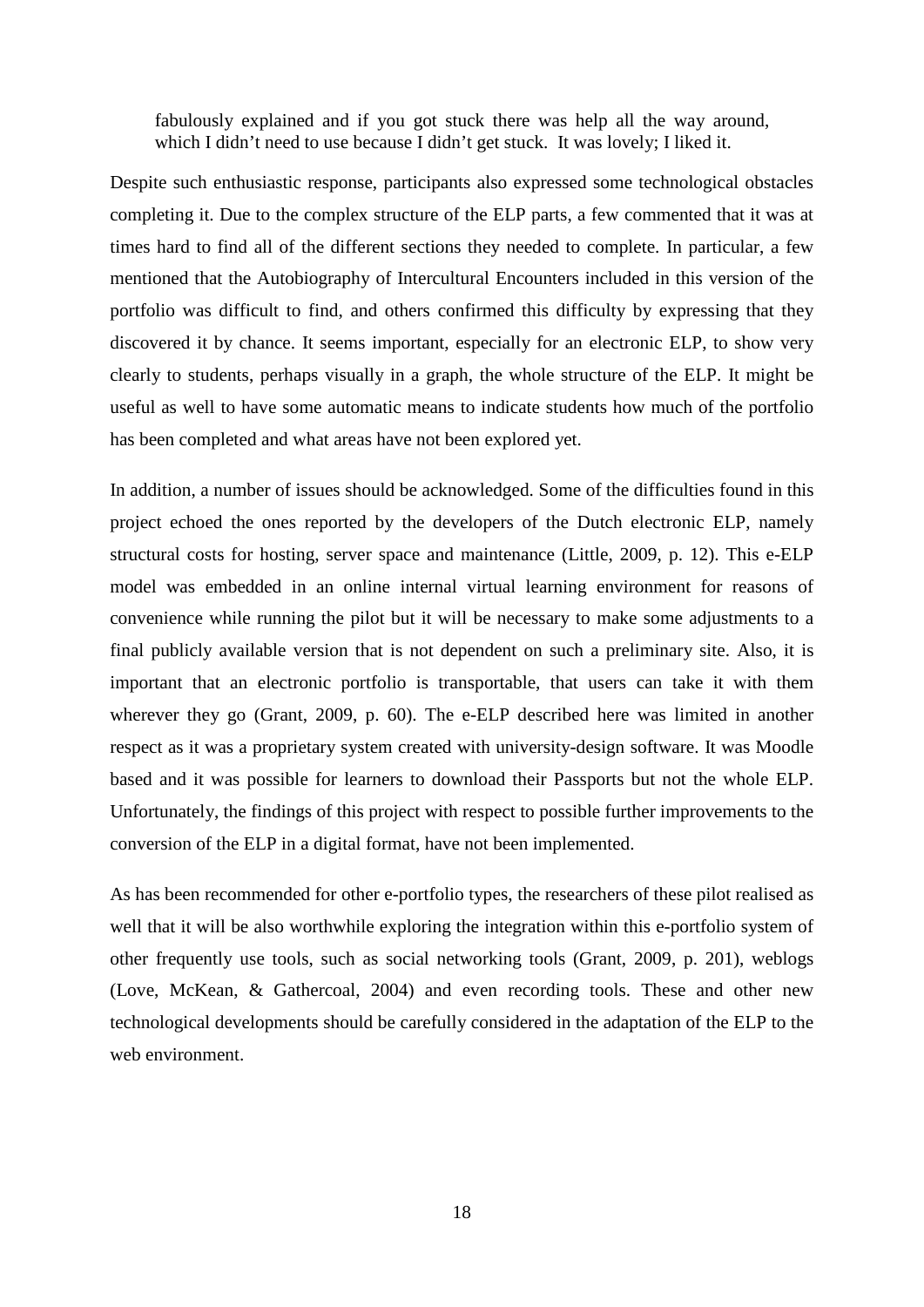#### **CONCLUSION: RECOMMENDATIONS FOR FUTURE DEVELOPMENTS**

Accounts on the use of ELP models are rare and descriptions of the development processes of those models are inexistent. The traditional validation process for the ELP requested interesting information on the thinking behind each model but this information has not been properly shared beyond validating panels. There is a need for a better understanding of past experiences with the conception of the ELP and particularly of the institutional, individual and technical (in the case of electronic models) challenges, so there is a sharing of relevant learning in this area.

Technology has the potential to magnify the process of creating, organising and sharing portfolios but we still need a better understanding of the implications of digitising the ELP. Indeed, there are certainly some challenges to developing, using and sharing technology and these will need to be addressed by any developer but also by any user. Developers need to pay attention to functionality issues such as interoperability, i.e. that information can be reused in different contexts with different systems, issues of adaptability, storage, security and ownership, displaying of records including accessibility issues, integration of tools, navigation and interconnectivity between different parts. They are also concerned with other practical efficiency issues such as cost-effectiveness, maintenance and updating of the tool. Users face the challenges of using any new digital environment. Using an e-ELP, they will need to learn how to do a number of key actions such as how to handle non digital objects, convert files to appropriate formats, link evidence to self-assessment grids, edit and save information, upload and download files into the system, manage permissions in order to share the content with others, etc. An electronic portfolio needs to provide all the necessary technical support for its users.

Finally, technology can not only enhance the structure and content of the ELP, it can also help with the conception of ELP models and sharing them. The Council of Europe could take a number of actions to support information on the already available ELP models. As a first step, it could create an online database or repository with all the current validated models, ideally linked to developmental reports and any empirical studies related to each. It will be greatly beneficial to facilitate access to good ELP models. Another consideration that needs attention is the ways in which the ELP can become part of the widening participation agenda. The Council of Europe has already looked into some key aspects of this agenda and has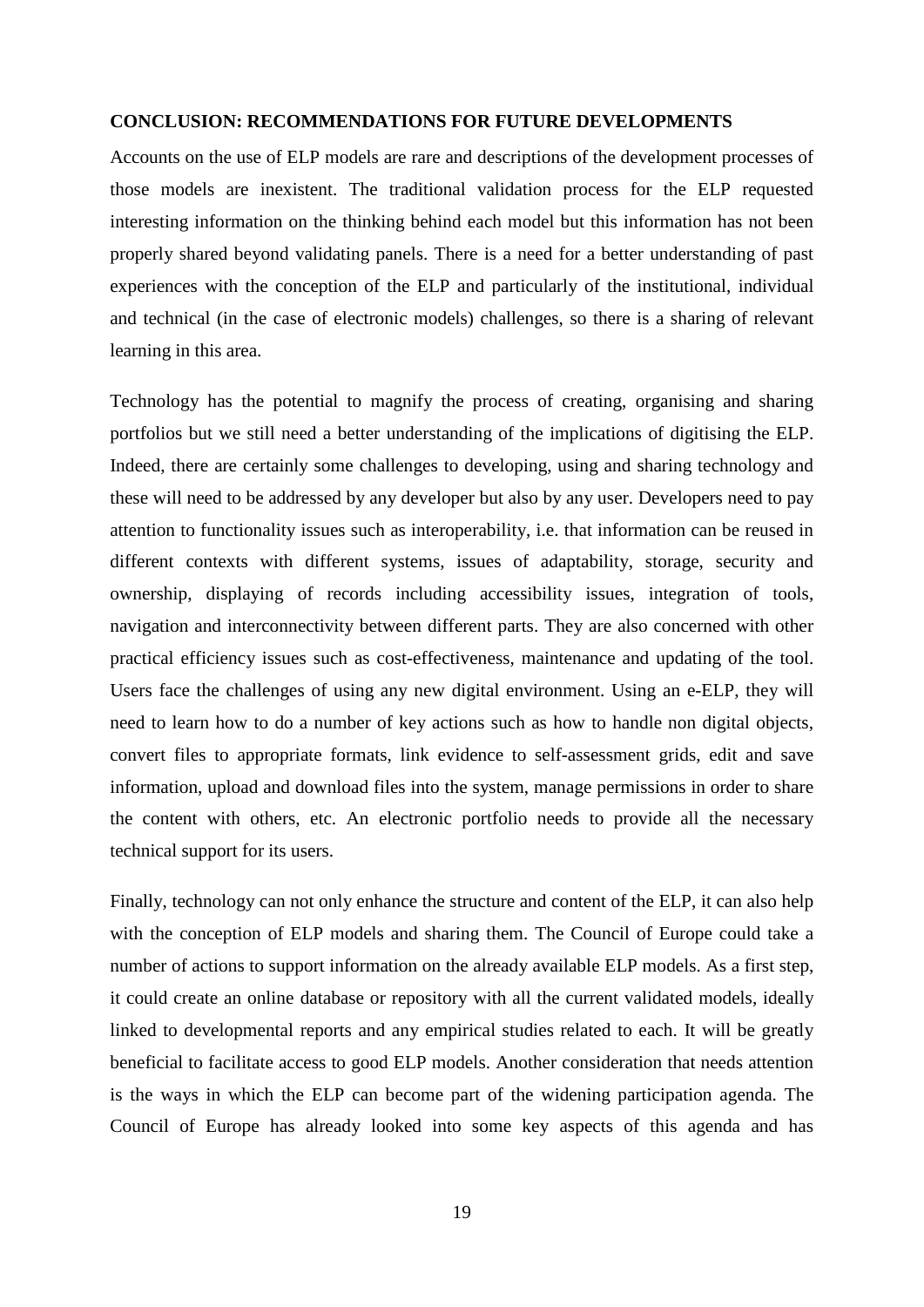recognized that the ELP faces some challenges applying its principles more widely. In relation to this, it has reported, for instance, that '[t]he ELP has already played a role in helping migrants to learn the language of their host country, and this is something we may need to develop further in the future' [\(Little, 2009, p. 3\)](#page-21-17). We need to ask: how can we make the ELP accessible? How can it be inclusive and reach further to all learners, e.g. disadvantage or disabled learners? To answer these questions teachers of special groups should investigate how current ELP models can be adapted to specific types of learners (e.g. sign languagers, visually impaired students, immobile students.) as well as how technology can make possible new suitable ELP models for them. A good example and first step in this direction has been the recent development of a digital ELP for blind and visually impaired adults. The project was funded by the European Commission under the SOCRATES LINGUA II programme and shows an appropriate adaptation for its users by incorporating screen reading, braille, and conversion of text to speech [\(Little, 2009, p. 18\)](#page-21-17).

It can be ventured that the drive behind the creation of the ELP and followers can only be sustained in the future if it grows in a virtual form taking into account any technological developments, social factors as well as practical ones. The ELP should be transformed in the  $21<sup>st</sup>$  century into a universal language e-portfolio that takes advantage of online connectivity and brings together forms, frameworks and tools for all language learners beyond European borders.

#### **BIBLIOGRAPHY**

- <span id="page-20-4"></span>Acosta, T., & Liu, Y. (2006). ePortfolios: Beyond assessment. In A. Jafari & C. Kaufman (Eds.), *Handbook of research on ePortfolios* (pp. 15-23). Hershey, PA: Idea Group Reference.
- <span id="page-20-5"></span>Barrett, H. C. (2000). *Electronic teaching portfolios: Mulitmedia skills + portfolio development =powerful professional development*. Retrieved from <http://www.electronicportfolios.com/portfolios/site2000.html>
- <span id="page-20-3"></span>Barrett, H. C. (2005). Researching electronic portfolios and learner engagement: The Reflective Initiative. Retrieved from http://electronicportfolios.org/portfolios/JAAL-REFLECT3.pdf.
- <span id="page-20-1"></span>Becta. (2007). The impact of e-portfolios on learning. Report, Coventry. Retrieved from [http://dera.ioe.ac.uk/1469/1/becta\\_2007\\_eportfolios\\_report.pdf](http://dera.ioe.ac.uk/1469/1/becta_2007_eportfolios_report.pdf).
- <span id="page-20-2"></span>Belgrad, S., Burke, K., & Fogarty, R. (2008). *The portfolio connection: student work linked to standards*. London: Corwin Press.
- <span id="page-20-0"></span>Brown, J. O. (2002). Know thyself: the impact of portfolio development on adult learning. *Adult Education Quarterly, 52*(3), 228-245.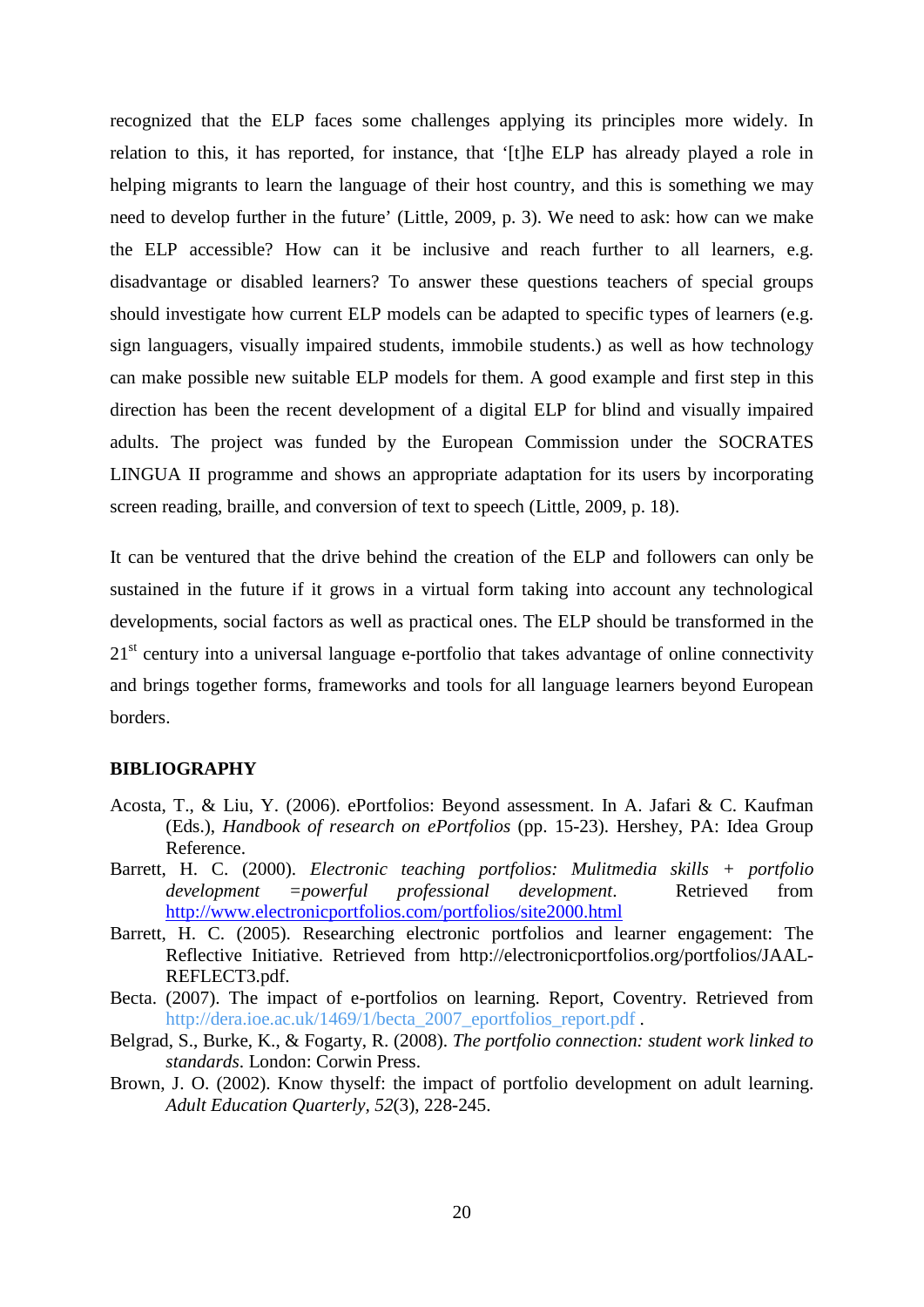- <span id="page-21-11"></span>Butler, P. (2006). A review of the literature on portfolios and electronic portfolios (eportfolios). Palmerston North, New Zealand: eCDF project.
- <span id="page-21-3"></span>Challis, D. (2005). Towards the mature ePortfolio: Some implications for higher education. *Canadian Journal of Learning and Technology, 31*(3). Retrieved from http://www.cjlt.ca/index.php/cjlt/article/view/93.
- <span id="page-21-1"></span>Cummins, P. W., & Davesne, C. (2009). Using Electronic Portfolios for Second Language Assessment. *Modern Language Journal*, 93, 848-867.<br>
n, L. P. European Language Portfolio Retrieved 9 March 2011, from
- Division, L. P. European Language Portfolio [http://www.coe.int/T/DG4/Portfolio/?L=E&M=/main\\_pages/welcome.html](http://www.coe.int/T/DG4/Portfolio/?L=E&M=/main_pages/welcome.html)
- <span id="page-21-0"></span>Europe, C. o. (2005). Survey on the use of the Common European Framework of Raference for Languages (CEFR): synthesis of results.
- . The European Language Portfolio in use: nine examples. (2003). In D. Little (Ed.). Strasbourg: Language Policy Division, Council of Europe.
- <span id="page-21-13"></span>Grant, S. (2009). *Electronic portfolios. Personal information, personal development and personal values*. Oxford: Chandos Publishing.
- <span id="page-21-9"></span>Greenberg, G. (2004). The digital convergence: estending the portfolio model. *Educause Review, 39*(4), 28-37.
- <span id="page-21-10"></span>Hirvela, A., & Pierson, H. (2000). Portfolios: vehicles for authentic self-assessment. In G. Ekbatani & H. Pierson (Eds.), *Learner-directed assessment in ESL* (pp. 105-126). London: Lawrence Erlbaum Associates.
- <span id="page-21-7"></span>Jafari, A., & Kaufman, C. (2006). *Handbook of research on eportfolios*. London: Idea Group Reference.
- <span id="page-21-2"></span>Johnson, R. S., Mims-Cox, J. S., & Doyle-Nichols, A. (2006). *Developing portfolios in education. A guide to reflection, inquiry, and assessment*. Thousand Oaks: Sage Publications.
- <span id="page-21-15"></span>Kimball, M. (2005). Database e-portfolio systems: A critical appraisal. *Computers and Composition, 22*(4), 434-458.
- <span id="page-21-5"></span>Kohonen, V. (2000). Exploring the educational possibilities of the "Dossier": some suggestions for developing the padagogic function of the European Language Portfolio: Council of Europe.
- <span id="page-21-14"></span>Kohonen, V. (2001). Developing the European language portfolio as a pedagogical instrument for advancing student autonomy. Strasbourg: Council of Europe.
- <span id="page-21-4"></span>Lane, C. (2007). The power of "e": using e-portfolios to build online presentation skills. *Innovate. Journal of online education, 3*(3), 15-19.
- <span id="page-21-6"></span>Little, D. (2001). European Language Portfolio: strategies for dissemination in the framework of the European year of languages 2001. Seminar, Coimbra: Ministry of Education of Portugal.
- <span id="page-21-12"></span>Little, D. (2004). European Language Portfolio. Seminar, Istanbul: Council of Europe.
- <span id="page-21-17"></span>Little, D. (2009). Report on the 8th European Language Portfolio Seminar (ELP). Graz: Council of Europe.
- <span id="page-21-16"></span>Little, D., & Perclová, R. (2001). The European Language Portfolio: a guide for teachers and teacher trainers. Strasbourg: Council of Europe.
- <span id="page-21-18"></span>Love, D., McKean, G., & Gathercoal, P. (2004). Portfolios to webfolios and beyond: levels of maturation. *Educause Quarterly, 27*(2), 24-37.
- <span id="page-21-8"></span>MacFarlane, A. (2010). *Working with the Common European Framework of Reference for Languages (CEFR) in the Canadian Context. Guide for policy-makers and curriculum designers*. The retrieved from  $\blacksquare$ [http://www.cmec.ca/Programs/assessment/Documents/CEFR-canadian-context.pdf.](http://www.cmec.ca/Programs/assessment/Documents/CEFR-canadian-context.pdf)